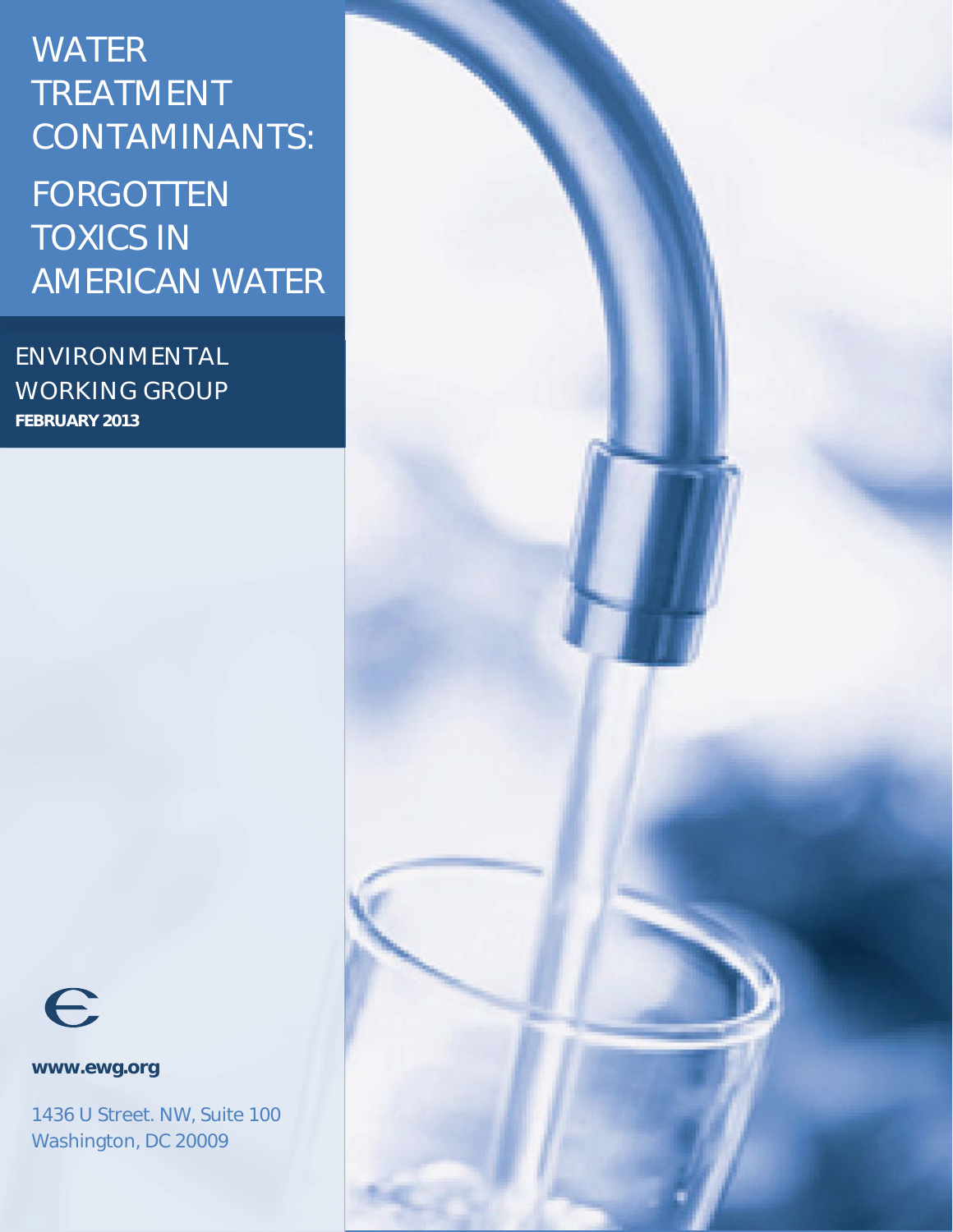# Contents

**3** Water treatment contaminants: Too much toxic trash in American water

**4** Contamination spikes present special risks during pregnancy

**5 Graphic:** Water Contamination by the Numbers

**6** Trihalomethanes are just the tip of the iceberg

**7** A chlorine substitute that doesn't solve the

problem – and may make it worse

- **7 Graphic:** Water Pollution Cascade from Agricultural Runoff
- **8** Cleaning up source water
- **9** Recommendations for Consumers
- **10** The Trouble with the EPA
- **11** Policy Recommendations
- **13** Appendix

 Water Treatment Contaminants In 201 Large Water Utilities

**18** References

www.ewg.org

\_<br>ENVIRONMENTAL WORKING GROUP

**Researchers** Renee Sharp J. Paul Pestano

**Editor** Elaine Shannon

**Designers** Aman Anderson **Ty Yalniz** 

#### **HEADQUARTERS**

1436 U Street. NW, Suite 100 Washington, DC 20009 (202) 667-6982

**CALIFORNIA OFFICE**  2201 Broadway, Suite 308 Oakland, CA 94612

**MIDWEST OFFICE**  103 E. 6th Street, Suite 201 Ames, IA 50010

**SACRAMENTO OFFICE** 1107 9th Street, Suite 625 Sacramento, CA 95814

#### **About EWG**

The mission of the Environmental Working Group (EWG) is to use the power of public information to protect public health and the environment. EWG is a 501(c)(3) non-profit organization, founded in 1993 by Ken Cook and Richard Wiles.

**Reprint Permission**

To request reprint permission, please email a completed request form to **permissionrequests@ ewg.org**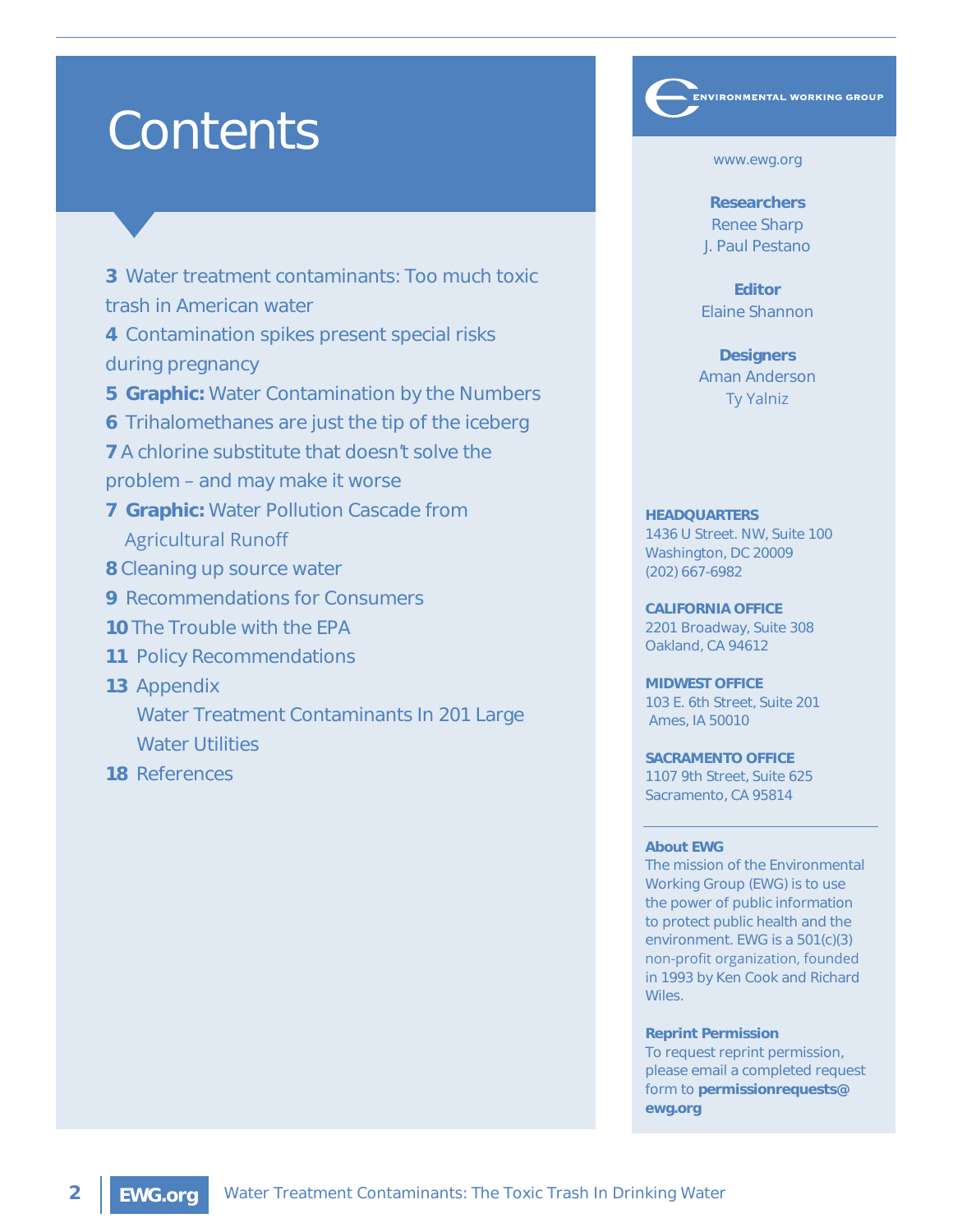## WATER TREATMENT CONTAMINANTS: Too Much Toxic Trash in American Water

**BY RENEE SHARP, EWG SENIOR SCIENTIST AND J. PAUL PESTANO, EWG RESEARCH ANALYST**

WATER TREATMENT PLANTS ALONG THE EAST COAST ARE STRUGGLING TO RECOVER FROM SUPERSTORM SANDY, WHOSE TORRENTIAL RAINS WASHED TENS OF MILLIONS OF GALLONS OF RAW OR PARTIALLY TREATED SEWAGE INTO WATERWAYS.

The less dramatic but equally urgent story: inside those waterworks, and others across the nation, chlorine, added as a disinfectant to kill diseasecausing microganisms in dirty source water, is reacting with rotting organic matter like sewage, manure from livestock, dead animals and fallen leaves to form toxic chemicals that are potentially harmful to people.

This unintended side effect of chlorinating water to meet federal drinking water regulations creates a family of chemicals known as **trihalomethanes**. The Environmental Protection Agency lumps them under the euphemism "disinfection byproducts" but we call them what they are: toxic trash.

The EPA regulates four members of the trihalomethane family, the best known of which is **chloroform**, once used as an anesthetic and, in pulp detective stories, to knock out victims. Today, the U.S. government classifies chloroform as a "probable" human carcinogen. California officials consider it a "known" carcinogen. Three other regulated trihalomethanes are bromodichloromethane, bromoform, and dibromochloromethane. Hundreds more types of toxic trash are unregulated.

Scientists suspect that trihalomethanes in drinking

water may cause thousands of cases of bladder cancer every year. These chemicals have also been linked to colon and rectal cancer, birth defects, low birth weight and miscarriage (NHDES 2006).

#### WHEN DOES WATER TREATMENT CONTAMINATION REACH THE DANGER POINT?

An Environmental Working Group analysis of water quality tests conducted in 2011 and made public last year by 201 large American municipal water systems in 43 states has determined that each of these systems detected thihalomethane contamination. In short, more than 100 million Americans served by these large waterworks were exposed to toxic trash.

Only one of the systems studied by EWG – Davenport, Iowa – exceeded the EPA rule barring more than 80 parts per billion of trihalomethanes in drinking water (see Appendix). This legal limit was set in 1998, based on the potential for trihalomethanes to cause bladder cancer. The 80-parts-per-billion standard was part of a major Clinton administration initiative to improve federal drinking water protections under the federal Safe Drinking Water Act.

Yet the significant toxicity of trihalomethanes and other water contaminants generated by water treatment chemicals, documented by large numbers of scientists around the world, makes a compelling case for lowering the federal legal limit to well below 80 parts per billion. Since 1998, the evidence implicating trihalomethanes in serious disorders has mounted: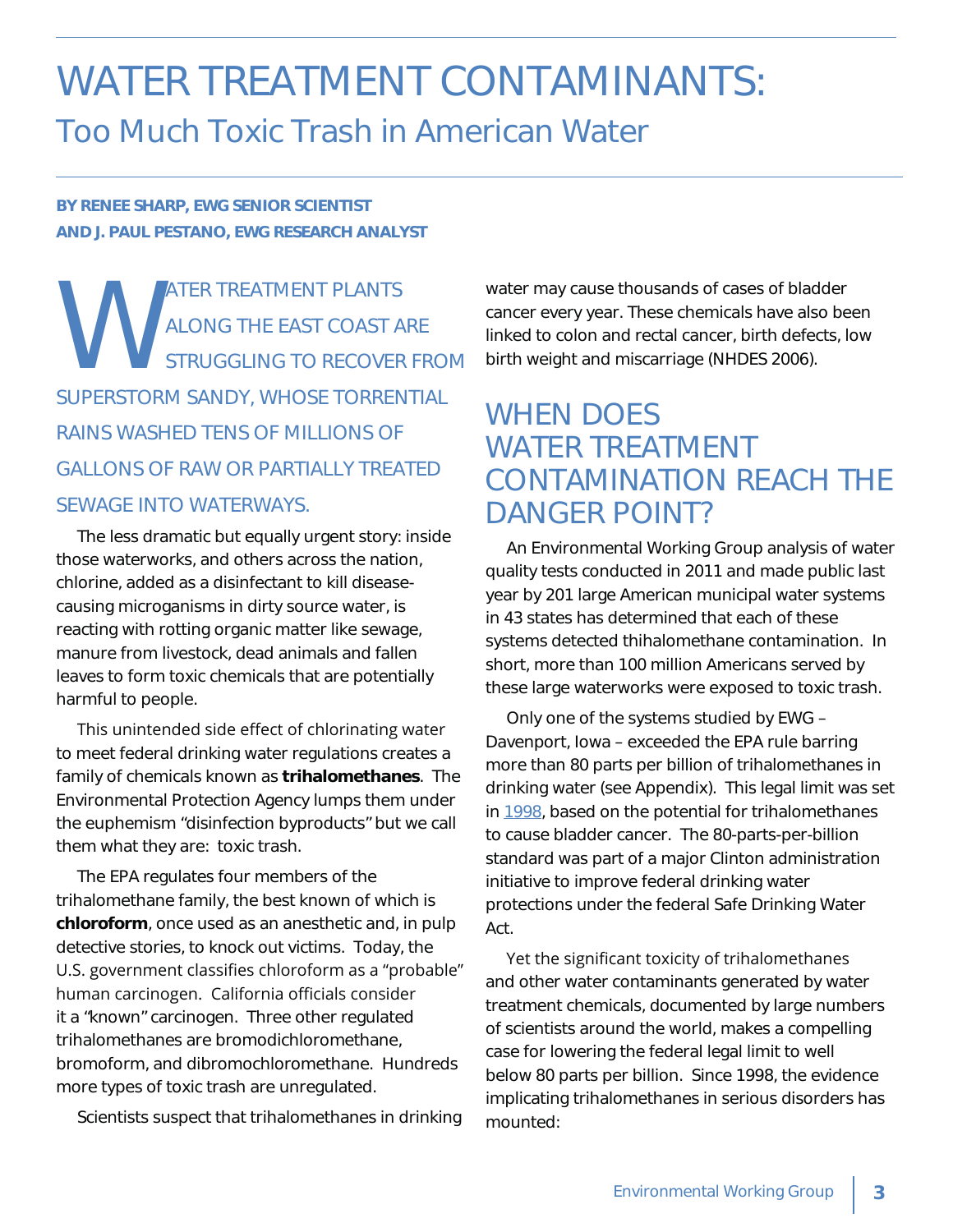In 2011 a French research team, pooling data from studies in France, Finland and Spain, found that men exposed to more than 50 parts per billion of trihalomethanes had significantly increased bladder cancer risks (Costet 2011).

In 2007, a scientific team in Spain associated exposure to trihalomethanes greater than 35 parts per billion with increased bladder cancer risks (Villanueva 2007).

In 2007, researchers from four Taiwanese universities reported that people faced twice the odds of dying from bladder cancer if they drank water with trihalomethane contamination greater than 21 parts per billion. This study was cited in the 2011 National Report on Carcinogens, a Congressionally-mandated report produced by the National Toxicology Program, a federal interagency scientific body (Chang 2007, NTP 2011).

A 2010 study by the National Cancer Institute found that about a quarter of the human population may have a genetic susceptibility that raises its risk of bladder cancer from trihalomethanes (Cantor 2010).

Some 168 of the systems studied by EWG, or 84 percent, reported average annual trihalomethane contamination greater than 21 parts per billion – the level at which Taiwanese researchers detected a heightened risk of bladder cancer. Concentrations greater than 35 parts per billion were found in 107, or 53 percent of these systems. In 2005, the EPA considered lowering the legal limit for trihalomethanes to 40 parts per billion, calculating that this move would prevent nearly 1,300 bladder cancer cases each year and save the U.S. between \$2.9 and \$7.1 billion (EPA 2005). The agency did not attempt to establish this lower standard as a regulation with the force of law. Instead it made marginal improvements in the way it would measure trihalomethanes for compliance with existing regulations and gave water treatment facilities until 2016 to comply with these modest changes.

#### CONTAMINATION SPIKES PRESENT SPECIAL RISKS DURING PREGNANCY

 EWG's analysis suggests that many people are likely exposed to far higher concentrations of trihalomethanes than anyone knows. The EPA regulation for these toxic chemicals is based on the system-wide annual average. But in most water systems, trihalomethane contamination fluctuates from month to month, sometimes rising well beyond the 80 parts-per-billion federal cap. Contamination spikes are offset by low readings that keep the systems in legal compliance.

The EPA standard for trihalomethanes is based on preventing bladder cancer, but the agency has noted that these chemicals may present reproductive and developmental risks as well (EPA 2012a). A spike that lasts three months exposes a pregnant woman and her fetus to excessive trihalomethane for an entire trimester, a critical window of development. Scientific research has shown that such intensive exposure can have serious consequences for the child. Three studies published last year:

Australian scientists found that when women in their third trimester of pregnancy consumed water with 25 parts per billion of chloroform, their newborns were small for their gestational age, meaning that they typically had birth weights in the lowest ten percent of newborns and were at higher risk for a various health problems (Summerhayes 2012).

Canadian researchers found that exposure to more than 100 parts per billion of trihalomethanes during the last trimester of pregnancy was associated with newborns small for their gestational age (Levallois 2012).

Taiwanese researchers linked stillbirth risks to trihalomethane levels as low as 20 parts per billion (Hwang 2012).

Numerous other studies have associated reproductive and developmental problems with trihalomethanes. Among them:

In 2008, scientists from the University of North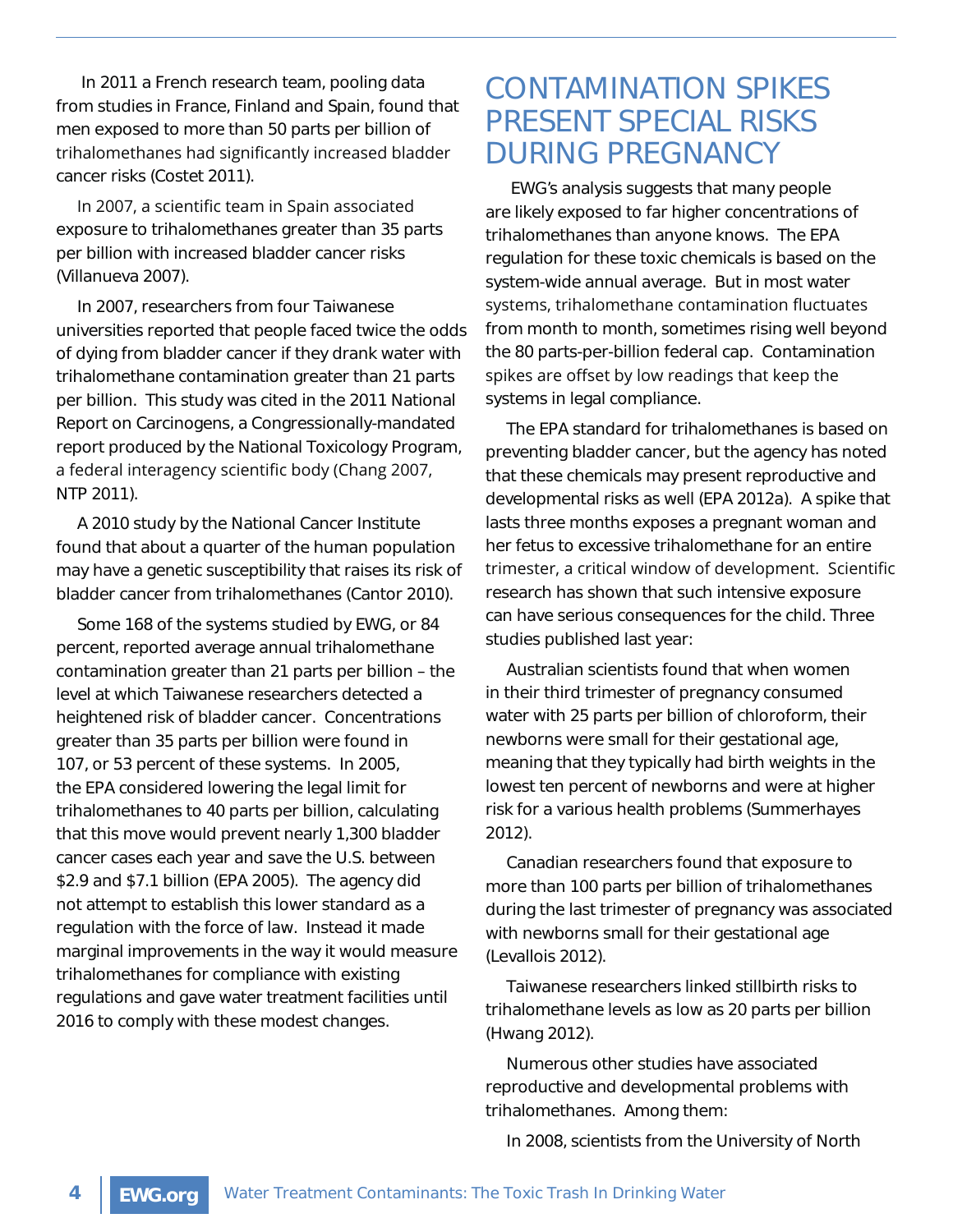

References: Bove 2002, Chang 2007, Hoffman 2008, Hwang 2012, Wright 2003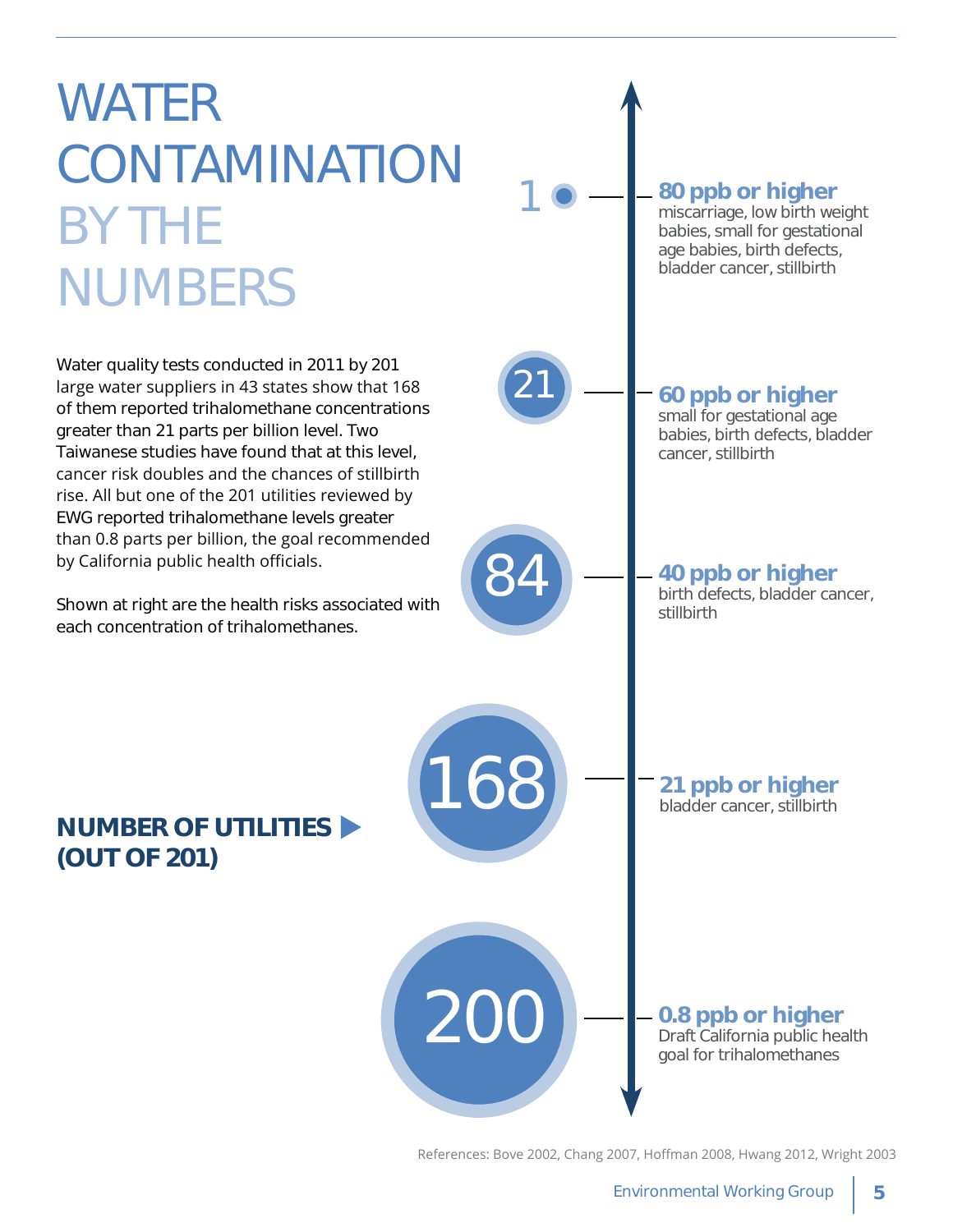Carolina found that women exposed to more than 80 parts per billion of trihalomethanes during their third trimester of pregnancy faced twice the risk of delivering a child small for gestational age (Hoffman 2008).

British scientists found a link between 60 parts per billion of trihalomethane exposure and stillbirths (Toledano 2005).

 In 2003, a team from the Harvard School of Public Health linked exposures to more than 80 parts per billion of trihalomethanes during the second trimester of pregnancy to low birth weight and smallfor-gestational-age newborns (Wright 2003).

 In 2002 researchers at the federal Agency for Toxic Substances and Disease Registry reviewed the findings of 14 major studies and concluded that there was "moderate evidence" for an association between trihalomethane exposure, small-for-gestational-age newborns, neural tube defects and miscarriage (Bove 2002). The neural tube is the structure in the fetus that develops into the brain and spinal cord.

#### TRIHALOMETHANES ARE JUST THE TIP OF THE ICEBERG

Studies have shown that there are more than 600 unwanted chemicals created by the interaction of water treatment disinfectants and pollutants in source water (Barlow 2004, Richardson 1998, 1999a, 1999b, 2003). Most of these water treatment contaminants have not been studied in depth. Among them: haloacetonitriles, haloaldehydes, haloketones, halohydroxyfuranones, haloquinones, aldehydes, haloacetamides, halonitriles, halonitromethanes, nitrosamines, organic N-chloramines, iodoacids, ketones and carboxylic acids (Bond 2011, Bull 2011, EWG 2001, Plewa 2004, Yang 2012). Some of these compounds are suspected carcinogens (Bull 2011). Notably, scientists believe that hundreds more water treatment contaminants are present in drinking water but have not yet been identified (Barlow 2004).

Besides the four regulated trihalomethanes, the EPA regulates five other contaminants in a family of chemicals known as **haloacetic acids**

-- monochloroacetic acid, dichloroacetic acid, trichloroacetic acid, monobromoacetic acid and dibromoacetic acid (EPA 2012b). The current EPA legal limit for these five chemicals is 60 parts per billion.

While there have been relatively few epidemiological studies on the potential health effects of haloacetic acids, there is evidence suggesting that exposure to these chemicals during the second and third trimesters of pregnancy may be linked to intrauterine growth retardation and low birth weight (Levallois 2012, Hinckley 2005; Porter 2005).

Haloacetic acids have been classified by the EPA as possibly carcinogenic to humans because of evidence of carcinogenicity in animals. According to the EPA, long-term consumption of water that contains haloacetic acid concentrations in excess the legal limit of 60 parts per billion is associated with an increased risk of cancer (EPA 2002). A technical bulletin released by the Oregon Department of Human Services in 2004 warned that long-term exposure to haloacetic acids at or above 60 parts per billion may cause injury to the brain, nerves, liver, kidneys, eyes and reproductive systems.

Some studies point to concerns with specific haloacetic acids. Dibromoacetic acid has been shown to disturb the balance of the intestinal tract and to cause disease, especially in people with weakened immune systems (Rusin 1997). This particular haloacetic acid compound is toxic to the sperm of adult rats at concentrations as low as 10 parts per billion. At high doses, it has caused a range of neurological problems in test animals, including awkward gait, tremors and immovable hind limbs (Linder 1995). Two members of the haloacetic acid family -- dichloroacetic acid and trichloroacetic acid -- have been shown to cause severe skin and eye irritations in humans (NTP 2005).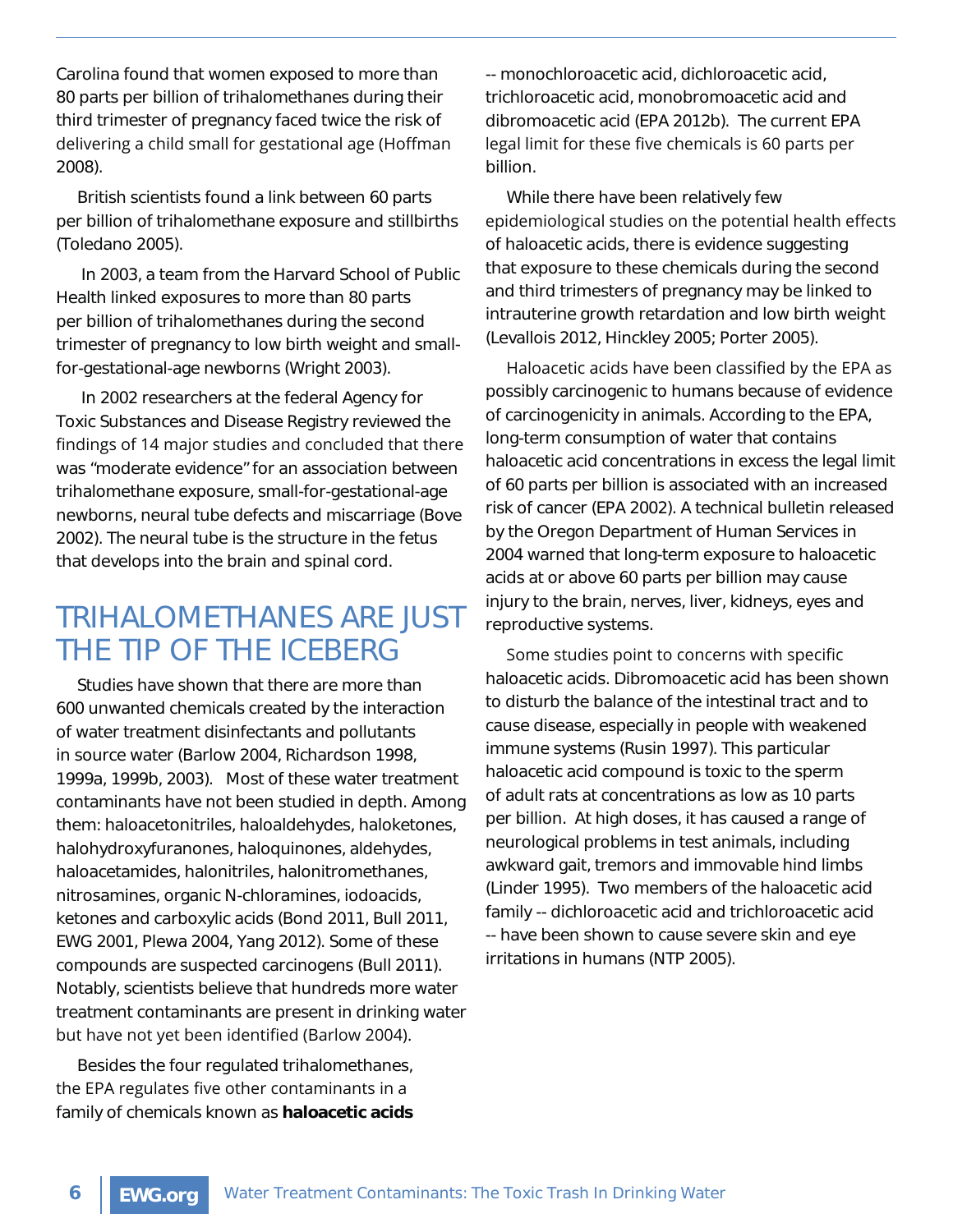#### WATER POLLUTION CASCADE FROM AGRICULTURAL RUNOFF



#### A CHLORINE SUBSTITUTE THAT DOESN'T SOLVE THE PROBLEM – AND MAY MAKE IT WORSE

In recent years, many water utilities have tried to reduce contamination caused by water treatment by switching from free chlorine to chloramines, compounds made from chlorine and ammonia gases.

 Chloramines are more stable than chlorine and do not produce as many trihalomethanes and haloacetic acids. The EPA has reported that when Washington Aqueduct, a U.S. Corps of Engineers facility that treats drinking water for Washington D.C., switched to chloramines, the estimated average of the regulated water treatment contaminants in these two families dropped by 47 percent (EPA 2006).

Yet switching to chloramines has not solved the problem but rather moved the problem – and may have complicated it.

Chloramines are toxic to kidney dialysis patients and extremely toxic to fish (EPA 2012b).

A nationwide study on water treatment contaminants conducted by the EPA reported that chloraminated drinking water had the highest

levels of an unregulated chemical family known as **iodoacids** (EPA 2002). Some researchers consider iodoacids to be potentially the most toxic group of water treatment contaminants found to date, but there is still relatively little research on them (Barlow 2004, Plewa 2004).

Other dangerous compounds formed by chloramine are nitrosamines. In 2010, then-EPA Administrator Lisa Jackson launched a new "drinking water strategy." During these deliberations, the agency is addressing, among other things, nitrosamine contamination. Nitrosamines, which are currently unregulated, form when water is disinfected with chloramine. The U.S. government says some chemicals in the nitrosamine family are "reasonably anticipated" to be human carcinogens.

In a 2011 report called "The Chlorine Dilemma," David Sedlak, a professor of civil and environmental engineering at the University of California, Berkeley, detailed the "dark side" of water treatment and the new and unanticipated hazards of water treatment plants' shift from chlorine to chloramine. "Nitrosamines are the compounds that people warned you about when they told you you shouldn't be eating those nitrite-cured hot dogs," Sedlak told National Public Radio in 2011. "They're about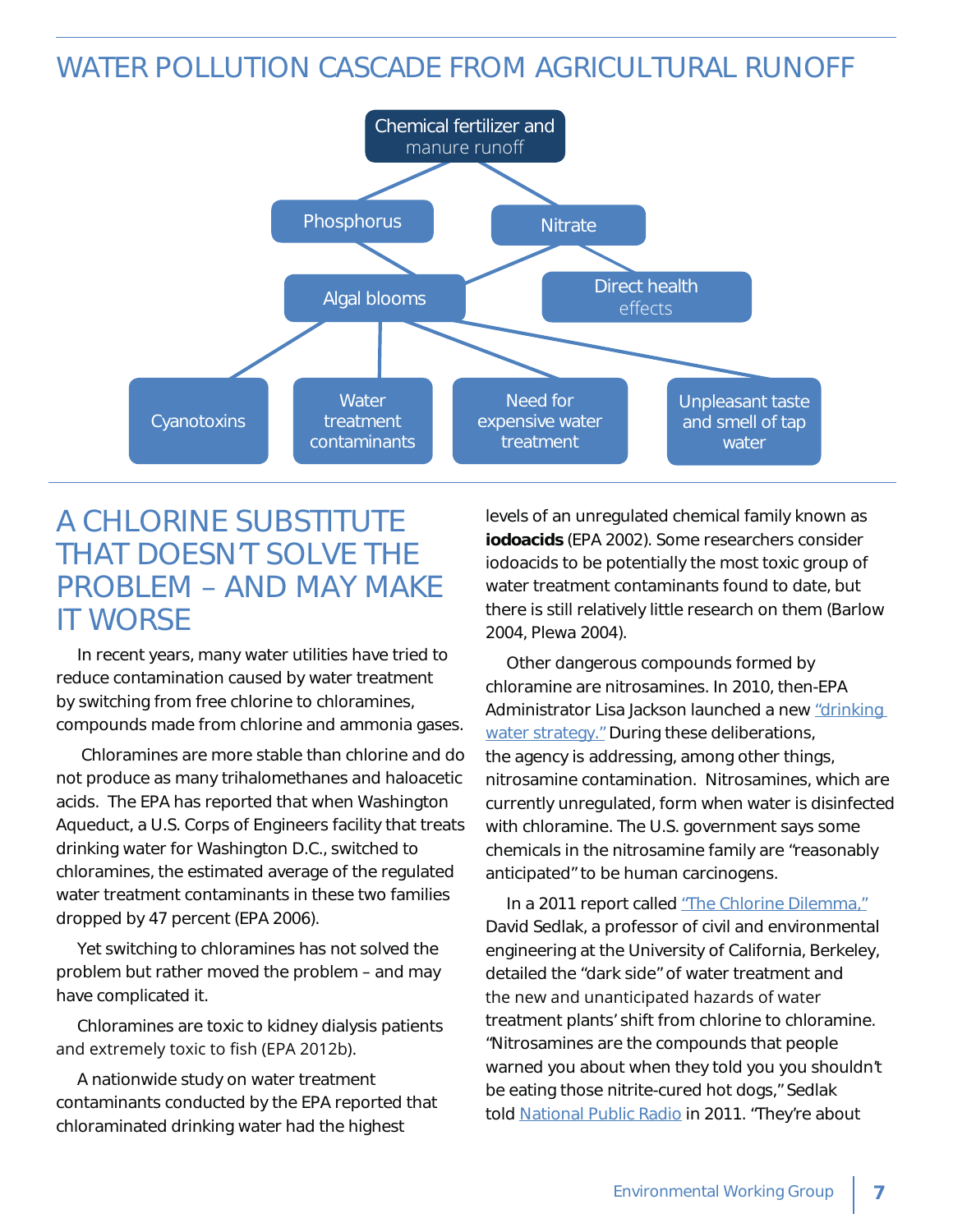a thousand times more carcinogenic than the disinfection byproducts that we'd been worried about with regular old chlorine."

The bottom line is that switching to chloramination may have achieved the desired effect of reducing trihalomethane and haloacetic acid levels, but it may have inadvertently exposed the population to additional unregulated byproducts that are more harmful in the long run.

Chloramines present other potential problems. Utilities observed that chloramines were not as effective at disinfection as free chlorine, so, according to the EPA, many treatment plants began to alternate between chloramines and chlorine to "dislodge biofilms and sediment in water mains" (EPA 2007). When chlorine was reintroduced to a system for a month-long "chlorine flush" (EWG 2007), the result was "chlorine burn," which removed sludge and sediment from pipes but also temporarily raised the level of chlorinegenerated contaminants. Customers of utilities that used both types of chemicals were exposed to varying amounts of multiple water treatment contaminants.

There were more severe and long-lasting complications. In 2000, the Washington Aqueduct switched to chloramine without realizing that chlorine prevented corrosion of old lead pipes but chloramine did not (Brown 2010). The switch caused D.C.'s old lead pipes to discharge quantities of lead into the city's drinking water, triggering a public health crisis when the problem was detected in 2004. The belated discovery of high lead levels triggered warnings, broad distribution of water filters, firings, Congressional hearings and extensive replacement of lead water lines.

In a study published in January 2009 in the Journal of Environmental Science and Technology, scientists Marc Edwards and Simoni Triantafyllidou of Virginia Tech and Dana Best of the Children's National Medical Center in Washington wrote that during the D.C. lead crisis, the number of babies and toddlers with elevated lead levels in their blood increased by more than four times, compared to the pre-2001 period (Edwards 2009). The authors warned that many of the youngest could suffer irreversible IQ loss or other developmental difficulties.

#### CLEANING UP SOURCE WATER

Cleaner source water is critical to breaking this cycle. By failing to protect source water, Congress, EPA and polluters leave Americans with no choice but to treat it with chemical disinfectants and then consume the residual chemicals generated by the treatment process.

For most utilities with chronically high readings of treatment pollutants, cleaning up source water will require aggressive action to reduce agricultural pollution, runoff from suburban sprawl and upstream sewage discharges.

Superstorm Sandy exerted unprecedented pressure on sources of drinking water along the East Coast. In the storm's wake, tens of millions of gallons of sewage washed into waterways and the Chesapeake Bay. The Federal Emergency Management Agency advised people in areas slammed by the storm to boil tap water. New York Gov. Andrew Cuomo estimated that the costs of repairing damaged sewage pumping stations and treatment plants in his state alone could surpass \$1.1 billion. The fragile Chesapeake, already the site of a long-running environmental cleanup, was deluged with sewage from water treatment systems swamped by pounding rains. In Virginia, most of the lower Chesapeake Bay suffered widespread sewage contamination and was closed to shell-fishing for a period.

These are serious issues that must be addressed. The smart choice will be to make infrastructure improvements that help protect source water. It doesn't take a perfect storm for sewage to pollute the Potomac River. The Washington D.C. area's aging sewage pipes do that regularly. To remedy the problem, Washington authorities have embarked on a complex, long-term sewage control plan called the Clean Rivers project, estimated to cost \$2.6 billion and wind up in 2025.

Other urban areas are long overdue for upgrades to their sewage and storm water management systems. In 2009, the American Society of Civil **Engineers gave the nation a D-minus for inattention**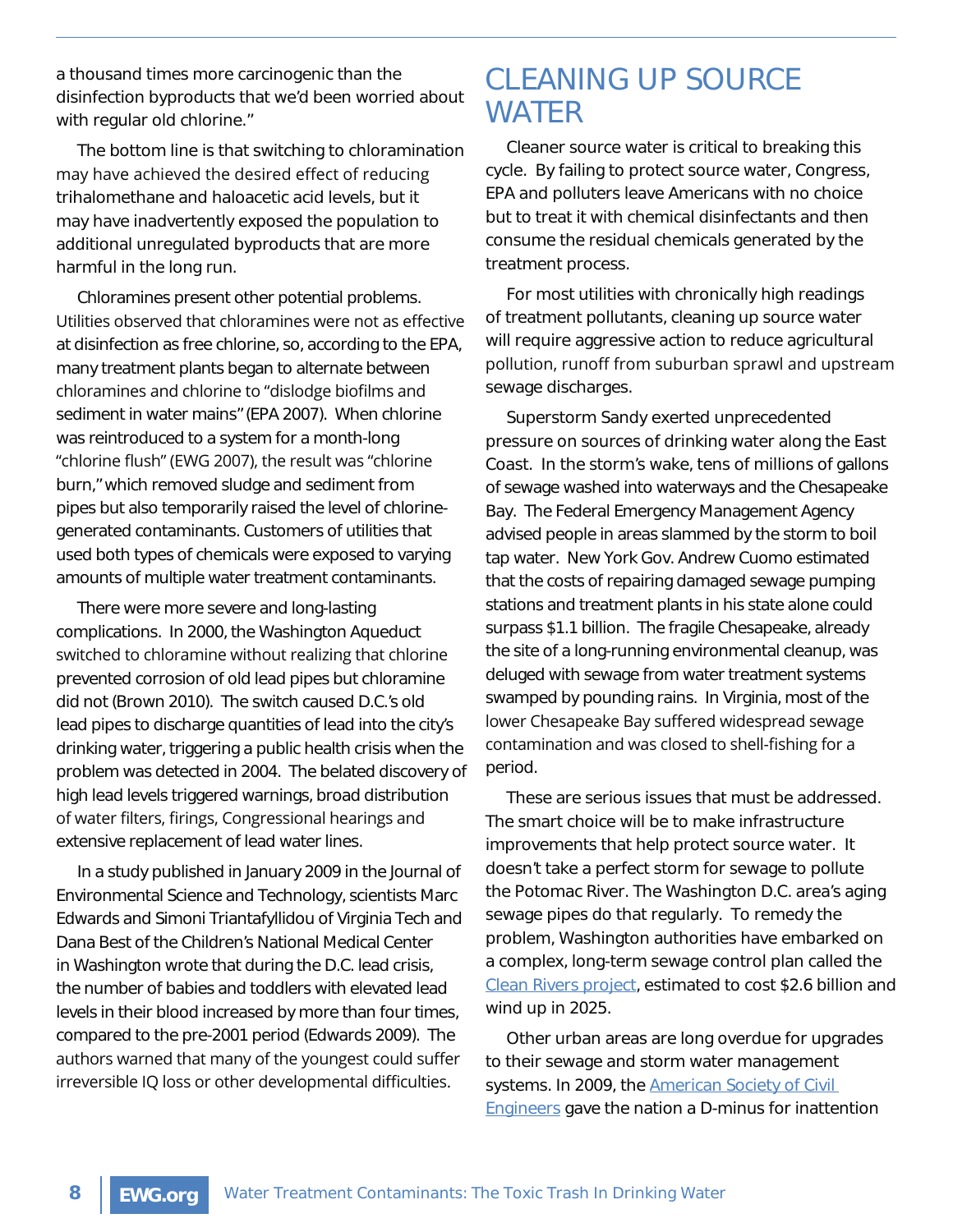to its wastewater systems. "Clean and safe water is no less a national priority than are national defense, an adequate system of interstate highways, and a safe and efficient aviation system," the organization said. "Many other highly important infrastructure programs enjoy sustainable, long-term sources of federal backing, often through the use of dedicated trust funds; under current policy, water and wastewater infrastructure do not."

Treating fouled water with chemicals can be more expensive than reducing pollution before it gets to the treatment plant. Research has shown that the long-term economic benefits of keeping source water clean often far outweigh the costs. The EPA has found that every dollar spent to protect source water reduced water treatment costs by an average of \$27 (CBF 2012). Philadelphia officials have estimated that every dollar they invest in green infrastructure to reduce storm water flows will create more than double the economic benefits (PWD 2009).

In much of the country, farming is a major source of organic pollution in drinking water and a contributor to water treatment contamination. Farming communities need common sense standards to reduce soil erosion and polluted runoff from agricultural operations. Farm operators and landowners should be expected to implement a basic standard of care involving simple and often conventional practices that improve soil and water quality. These should be a condition of eligibility for

## Recommendations for consumers

Anyone drinking tap water should use some<br>form of carbon filtration designed to reduce<br>exposures to trihalomethanes, haloacetic<br>ds and other water treatment contaminants form of carbon filtration designed to reduce exposures to trihalomethanes, haloacetic acids and other water treatment contaminants.

Carbon filtration systems come in various forms, including pitchers, faucet-mounted attachments and larger systems installed on or under countertops. Prices vary. They may be deceiving, because different systems require filter replacement periodically.

EWG research shows that pitcher and faucetmounted systems are typically the most economical, costing about \$100 a year. Countertop and undercounter systems are more expensive to install, with yearly maintenance costs roughly equal to pitcher and faucet-mounted systems.

The prices for all of these systems pale in comparison to the expense of purchasing bottled water for a family of four, which EWG estimates to range between \$950 and \$1,800 a year.

Before purchasing any filtration system, it is important to research them. Not all activated carbon systems remove water treatment contaminants. Click here to see a list of some filters that reduce the concentrations of at least one of these chemical families. (http://www.ewg.org/report/ewgs-waterfilter-buying-guide)

Consumers who are serious about avoiding water treatment contaminants should consider installing a whole-house filtration system. Numerous studies have shown that showering and bathing are important routes of exposure for trihalomethanes and may actually contribute more to total exposure than drinking water (OEHHA 2004, Xu and Weisel 2003).

It is critical, however, that consumers research their choices carefully. Many whole-house systems do not remove water treatment contaminants. In fact, when EWG was assembling the latest edition of its filter guide, we could not find a single whole-house system that was certified by the state of California or NSF International, an independent, non-profit certification body, to reduce trihalomethanes. Those that do may cost several hundred or even thousands of dollars and incur yearly maintenance costs of hundreds of dollars more.

Whichever system you choose, remember to change the filter according to the manufacturer's guidelines, or it will become clogged and cease to function effectively. (http://www.ewg.org/report/ water-filter-maintenance)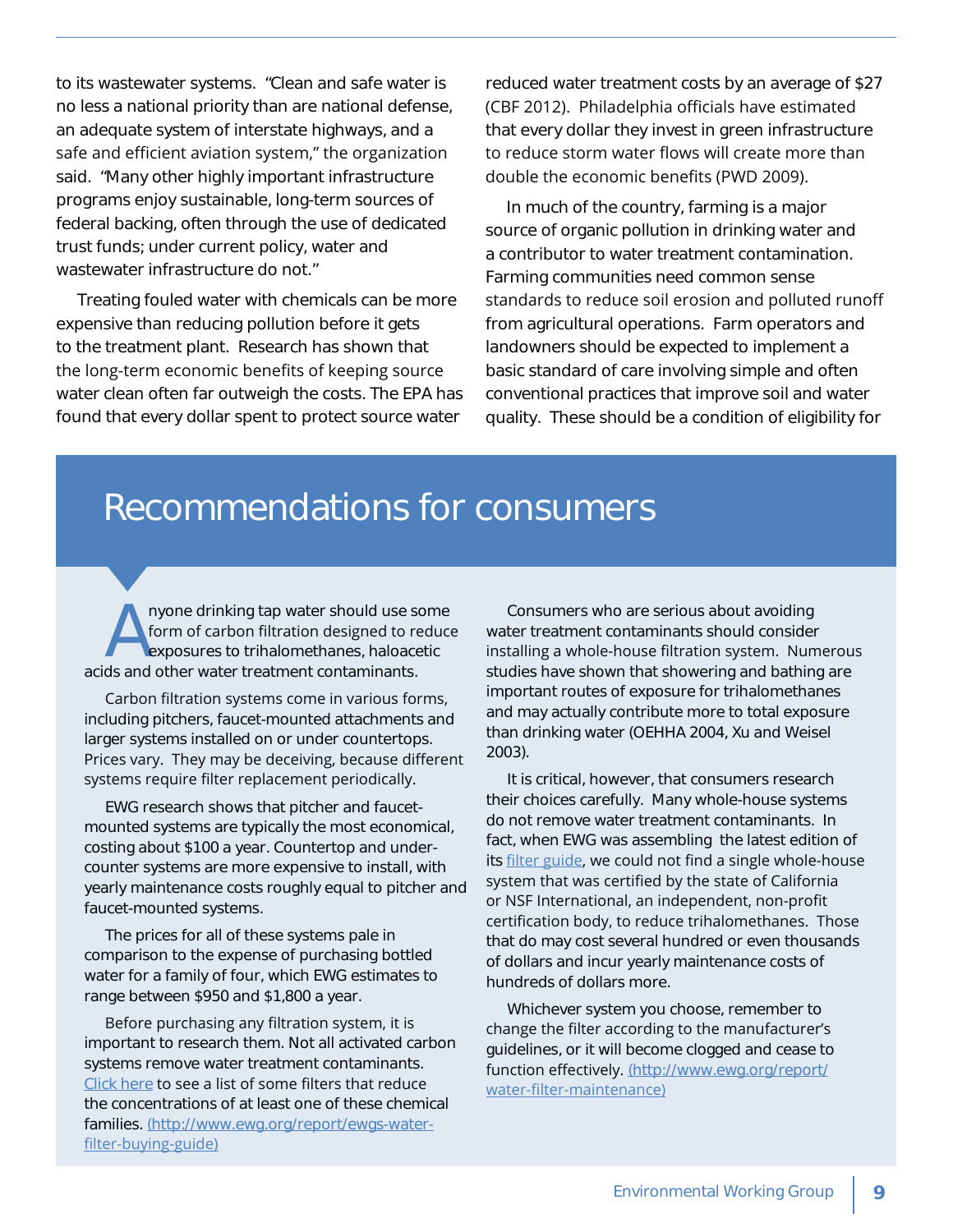receiving the generous federal benefits accorded agricultural operations. States should take action to enact narrowly-targeted standards that restrict farming practices that inflict a disproportionally large amount of natural resource damage.

About 1 billion tons of topsoil erode from American cropland each year, much of it deposited in streams and rivers. Soil mixed with manure washed from pasture and rangelands contains even more fecal matter and other organic substances (USDA 2001, EWG 2012a).

Studies by the U.S. Geological Survey have found that fertilizer used in agriculture accounted for 17 percent of total phosphorus in major U.S. river basins (CSP 2007). Most phosphorus from fertilizer is absorbed into soil in fields and is carried to streams and rivers during soil erosion. USGS studies show that three-quarters of all American streams and rivers are polluted with enough phosphorus to support uncontrolled algae growth (USGS 1999, Cooke 1989). In bodies of water, algae blooms die, decompose and, like other organic matter, give off fulvic and humic acids that react with chlorine during treatment to form trihalomethanes.

With the exception of large animal feeding operations, farm businesses are exempt from the pollution control requirements of the federal Clean Water Act. Few states have authority to compel farms to adopt practices that would reduce agricultural pollution reaching rivers, lakes and bays.

For example, according to the Iowa Department of Natural Resources, 92 percent of the nitrogen and 80 percent of the phosphorus – the two pollutants most responsible for the poor condition of the waterways that it monitors - come mainly from agricultural runoff. Only 8 percent of the nitrogen and 20 percent of the phosphorus come from "municipal and industrial discharges." Yet Iowa's water quality regulation almost exclusively targets municipal and industrial discharges. Agricultural runoff remains largely unregulated (EWG 2012b).

The federal farm bill, reauthorized every five years, sets national policy for source water protection. The current debate over renewing the farm bill can be viewed as a referendum on the nation's commitment

to protect drinking water supplies at the source. This legislation affects the nation's waters in two opposing ways. On one hand it authorizes subsidies that encourage all-out production of feed grains and oilseeds, spurring increased pollution and habitat destruction. On the other, it offers incentives to farmers who protect the environment.

In exchange for federal subsidies, farmers since 1985 have agreed to adopt soil conservation measures to minimize erosion and protect wetlands. As a result of this "conservation compact" between farmers and taxpayers, soil erosion on highly erodible land was reduced by 40 percent in recent decades. The nation met the long-sought goal of no net loss of wetlands.

Now, however, some lobbyists and legislators want to end this compact, opposing proposals to restore the link between "conservation compliance" and crop insurance subsidies, which are the government's chief form of income support for farm businesses. To finance those subsidies, many of the same lobbyists and legislators have proposed cutting programs managed by the U.S. Department of Agriculture to help farmers pay for conservation measures. These cuts would reverse a gradual trend in recent decades that has seen annual spending on conservation increase from \$2 billion to more than \$4 billion, with greater incentives for farmers who take steps to reduce water pollution (EWG 2012a).

If conservation funding is slashed, the U.S. will give up important gains that have constrained agricultural pollution. The problem of water treatment contaminants is likely to become more pronounced.

#### THE TROUBLE WITH EPA

The EPA's rules for water treatment contaminants date back to 1974, when scientists discovered that chlorine was reacting with dissolved pollution in the water supply to create more contaminants. Five years later, the EPA set the nation's first standards for trihalomethanes at 100 parts per billion, calculated as the running annual average of total concentration of the chemicals.

In 1998, the Clinton EPA lowered the trihalomethane cap to a running annual average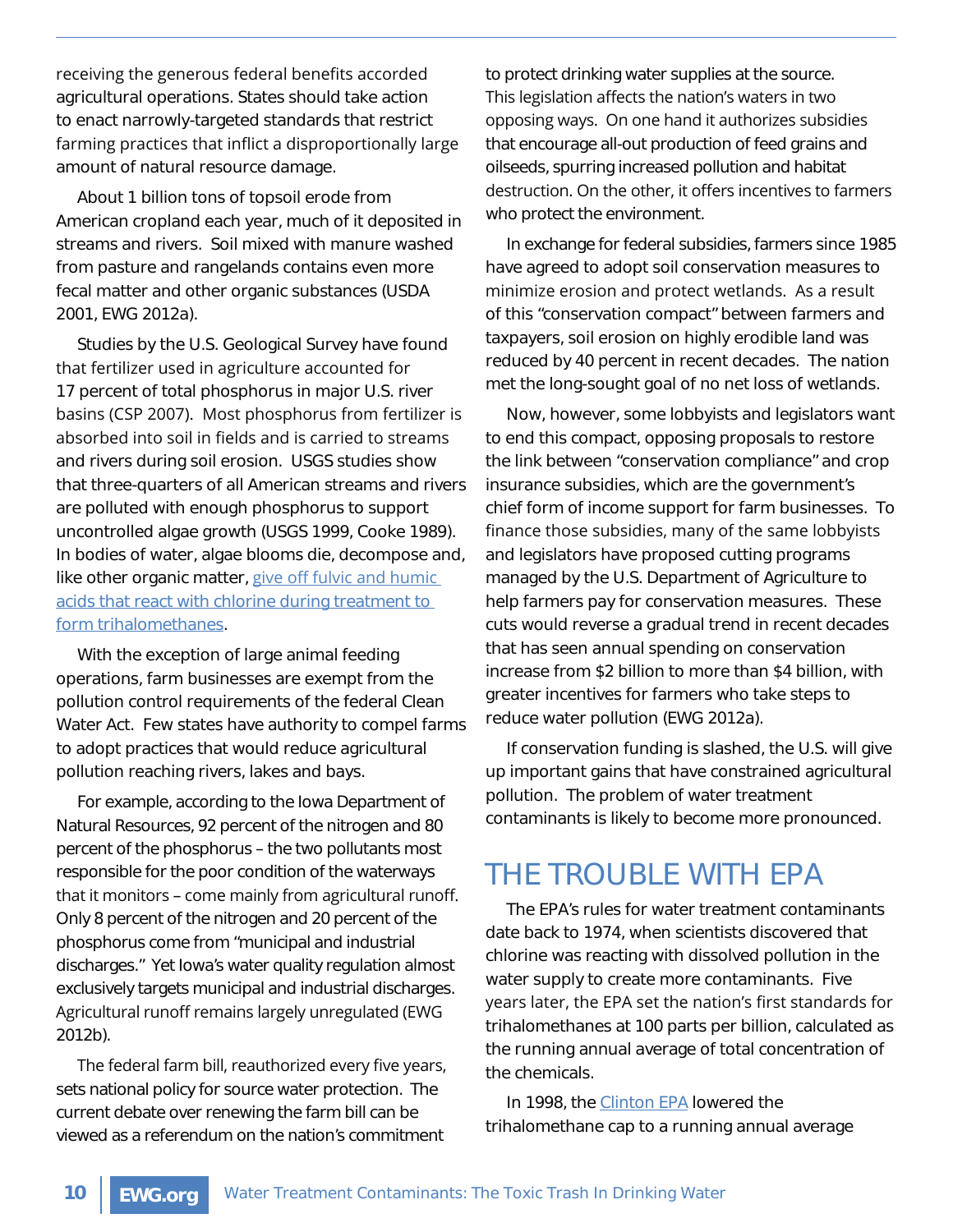of 80 parts per billion and set a new legal limit for haloacetic acids at a running annual average of 60 parts per billion.

But the agency's regulatory scheme succeeded in conveying a false sense of security to the public.

As noted earlier, the EPA regulates just nine pollutants generated by chlorine or chloramine- four trihalomethanes and five haloacetic acids (EPA 2012a). These nine regulated chemicals represent less than 2 percent of the more than 600 unwanted chemicals created by the interaction of water treatment disinfectants and pollutants in source water (Barlow 2004).

The legal limits for the nine regulated chemicals are not what either the agency or many independent scientists believe is truly safe. Rather, the regulations represent political compromises that take into account the costs and feasibility of treatment.

In 2010, California's Office of Environmental Health Hazard Assessment proposed a "public health goal" for trihalomethanes of 0.8 parts per billion. A "goal" is not a binding legal limit, but setting a goal is the first step in the process that establishes such a limit. California regulators estimated that if the goal of 0.8 parts per billion were attained, bladder cancer risks would be reduced to no more than 1 in a million (OEHHA 2010). The state is still in the process of publishing its final goal. Still, the 2010 proposal represents what California's public health and environmental experts believe should be done to protect the public from carcinogenic trihalomethanes. It is significant that this proposed goal is onehundredth of the EPA cap.

Yet another problem is of the EPA's own making. The agency established an unusual monitoring method that all but guaranteed that many Americans would be overexposed periodically to spikes in water treatment contamination. For most toxic chemicals in drinking water, the agency set a simple limit on the maximum level of the contaminant that could be measured at any time. But for water treatment contaminants, the agency permitted utilities to average the pollution throughout their systems and over the previous four quarters. This method

made it legal for utilities to distribute excessively contaminated water from chronically problematic sections and use readings from other sections that were below average to remain in compliance with federal law and regulations.

This flaw is not theoretical. EWG's analysis of 201 utilities' water quality reports for 2012, known as "consumer confidence reports," uncovered several utilities in which annual trihalomethane and/or haloaceticacid levels for some sampling locations spiked to between 2 and 8 times higher than other sampling locations within the same systems. The entire systems escaped penalties because their water averaged out with a passing grade from EPA. But at certain times and in certain places, the water was excessively tainted, sometimes severely so. Pregnant women and their unborn children could be affected by these spikes.

In 2005, responding to critics of this complicated and flawed method, the EPA proposed new rules to go into effect between 2012 and 2016, depending on the size of the water system. These would require water utilities to find spots within their systems that had markedly high concentrations of water treatment contaminants and designate these locations as monitoring sites for compliance with federal drinking water standards. The EPA asserted that these new rules would prevent an estimated 280 cases of bladder cancer each year.

But EPA's plan represented only a partial solution. It retained the system-wide averaging method and would not solve the problem of recurrent contaminant spikes at particular locations.

To examine this issue further. EWG created a case study, analyzing detailed water treatment contaminant data for all 936 water utilities in Florida. We found that fully nine percent of all the tests exceeded the EPA maximum for trihalomethanes. The most contaminated water measured an astonishing 595 parts per billion. In four percent of the tests, haloacetic acids exceeded the EPA maximum, with some levels as high as 260 parts per billion. Spikes typically appeared in early spring and late summer.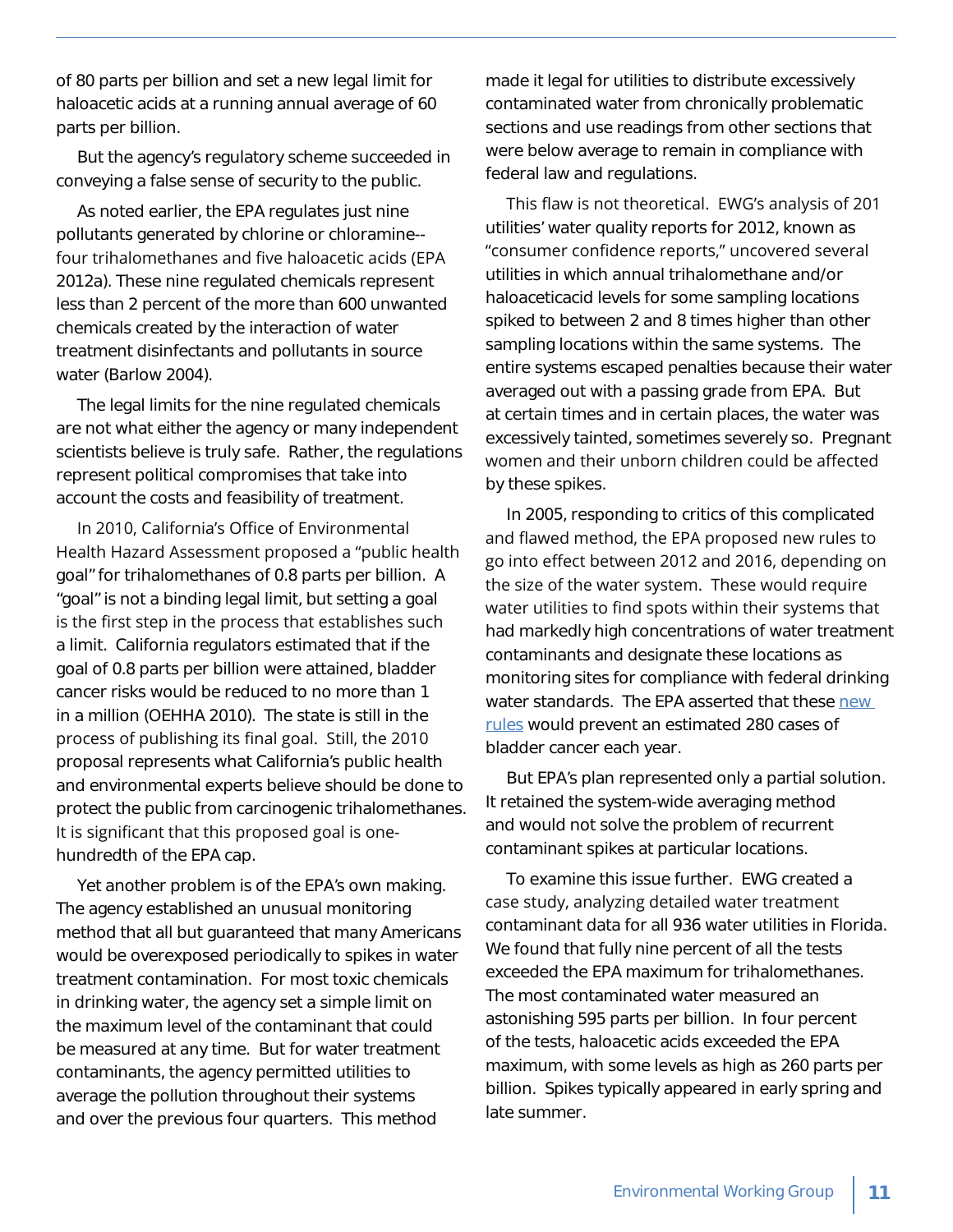### POLICY RECOMMENDATIONS

If source water were less polluted as it flowed into a water utility's intake pipes, less disinfection with chlorine and chloramines would be needed, and these treatment chemicals would produce less contamination. But government policies do little to advance this goal.

Instead, taxpayers pour billions of dollars into federal programs like farm subsidy payments that exacerbate pollution and then pile on additional billions of dollars for water treatment facilities. Not enough federal money and effort are being devoted to finding more effective and efficient measures to protect rivers and streams from pollution in the first place.

Until such measures are in place and contaminant levels are dramatically reduced, EWG makes these recommendations for national policy:

- The EPA should reevaluate its legal limits for water treatment contaminants in light of the latest scientific research indicating that lower limits are well justified to protect human health.
- ȏ Congress should reform farm policies to provide more funds to programs designed to keep agricultural pollutants such as manure, fertilizer, pesticides and soil out of tap water.
- ȏ Congress should renew the "conservation compliance" provisions of the 1985 farm bill by tying wetland and soil protection requirements to crop insurance programs, by requiring farm businesses that receive subsidies to update their conservation plans and by strengthening the government's enforcement tools.
- Congress should strengthen and adequately fund conservation programs that reward farmers who take steps to protect sources of drinking water. Congress should expand "collaborative conservation" tools that award funds to groups of farmers who work together to protect drinking water sources.
- ȏ The USDA and other federal agencies involved in federal agriculture policy should place

greater emphasis on restoring buffers and wetlands that filter runoff contaminated with farm pollutants.

- ȏ The federal government should fund more research on the identity of and toxicological profiles for the hundreds of water treatment contaminants in drinking water.
- ȏ The EPA must reevaluate the way it measures water treatment contaminants so that consumers cannot be legally exposed to spikes of toxic chemicals.
- Congress must allocate significant money to help repair and upgrade the nation's water infrastructure.
- Source water protection programs should be significantly expanded, including efforts to prevent or reduce pollution of source waters and to conserve land in buffer zones around public water supplies. Financial support for these projects is crucial.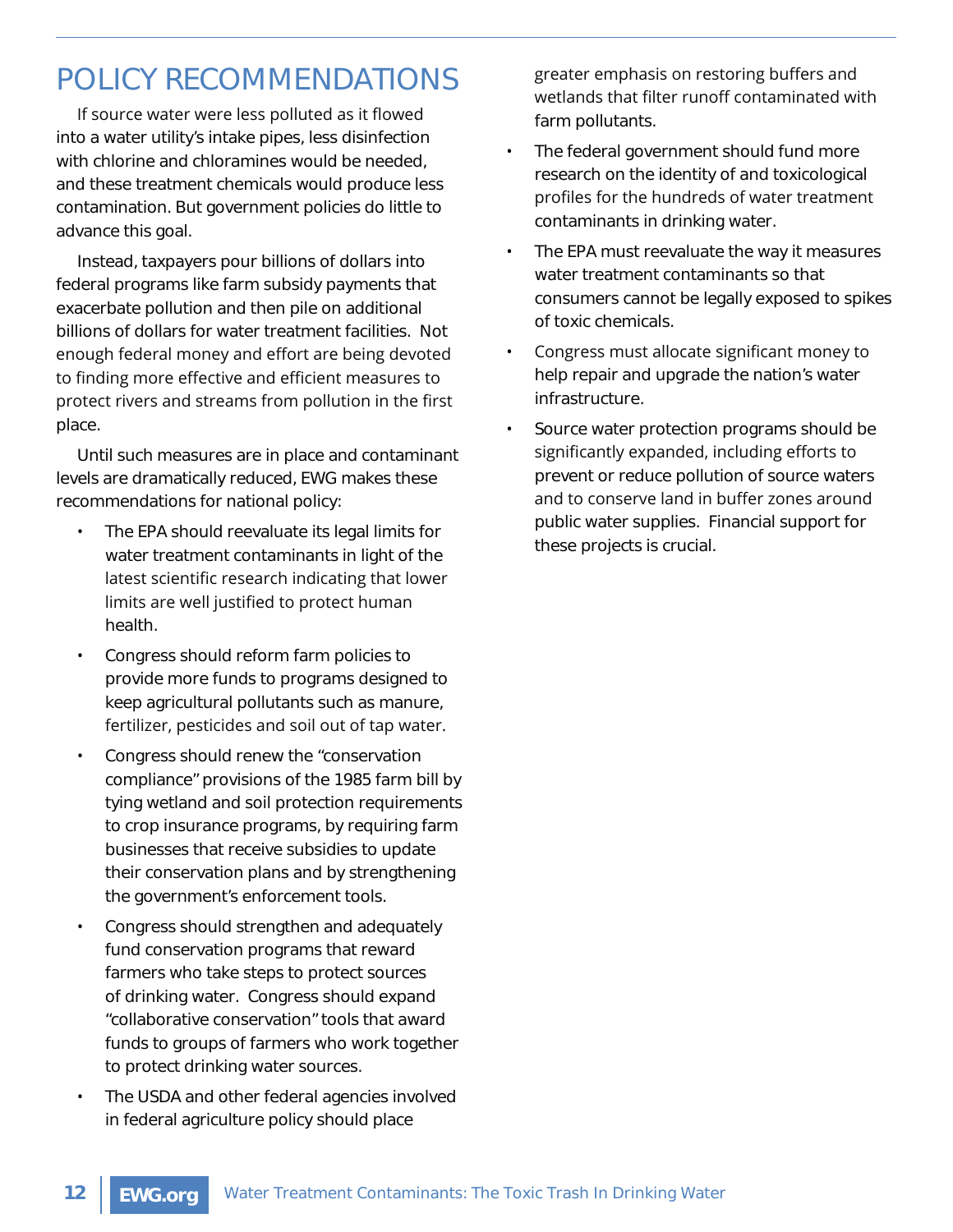#### **APPENDIX**

### WATER TREATMENT CONTAMINANTS IN 201 LARGE WATER UTILITIES

Running annual average levels of trihalomethanes and haloacetic acids for the year 2011 as reported in the 2012 Consumer Confidence Reports of 201 large U.S. water utilities.

| <b>State</b> | <b>Water Supplier</b>                                     | Locations Served (in whole or part)                  | <b>Total</b><br><b>Trihalomethane</b><br><b>Running Annual</b><br><b>Average (in parts)</b><br>per billion) | <b>Haloacetic Acids</b><br><b>Running Annual</b><br>Average (in parts per<br>billion) |
|--------------|-----------------------------------------------------------|------------------------------------------------------|-------------------------------------------------------------------------------------------------------------|---------------------------------------------------------------------------------------|
| <b>AK</b>    | Anchorage Water & Wastewater<br>Utility                   | Anchorage                                            | 4.9                                                                                                         | 5.0                                                                                   |
| <b>AL</b>    | <b>Huntsville Utilities Water</b><br>Department           | Huntsville                                           | 34.4                                                                                                        | 23.9                                                                                  |
| <b>AL</b>    | Montgomery Water Works &<br>Sanitary Sewer Board          | Montgomery                                           | 22.0                                                                                                        | 15.0                                                                                  |
| <b>AR</b>    | <b>Beaver Water District</b>                              | Fayetteville, Springdale, Rogers,<br>and Bentonville | 63.6                                                                                                        | 37.3                                                                                  |
| <b>AR</b>    | Central Arkansas Water                                    | <b>Little Rock</b>                                   | 53.0                                                                                                        | 25.0                                                                                  |
| <b>AZ</b>    | City of Chandler Municipal<br><b>Utilities Department</b> | Chandler                                             | 46.2                                                                                                        | 16.6                                                                                  |
| <b>AZ</b>    | City of Glendale Water Services                           | Glendale                                             | 50.0                                                                                                        | 14.7                                                                                  |
| <b>AZ</b>    | City of Mesa Water Resources<br>Department                | Mesa                                                 | 59.1                                                                                                        | 17.7                                                                                  |
| <b>AZ</b>    | <b>City of Phoenix Water Services</b><br>Department       | Phoenix                                              | 58.0                                                                                                        | 22.0                                                                                  |
| <b>AZ</b>    | City of Scottsdale Water<br>Resources                     | Scottsdale                                           | 54.0                                                                                                        | 17.5                                                                                  |
| <b>AZ</b>    | City of Tempe Water Utilities<br>Division                 | Tempe                                                | 62.0                                                                                                        | 24.0                                                                                  |
| <b>AZ</b>    | Town of Gilbert Public Works                              | Gilbert                                              | 43.9                                                                                                        | 16.1                                                                                  |
| CA           | Alameda County Water District                             | Fremont, Newark, and Union City                      | 26.0                                                                                                        | 17.0                                                                                  |
| <b>CA</b>    | <b>Anaheim Public Utilities</b>                           | Anaheim                                              | 33.0                                                                                                        | 14.0                                                                                  |
| CA           | Azusa Light and Water                                     | Azusa                                                | 23.6                                                                                                        | 16.8                                                                                  |
| <b>CA</b>    | California Water Service<br>Company-Bakersfield           | Bakersfield                                          | 41.0                                                                                                        | 39.0                                                                                  |
| CA           | Castaic Lake Water Agency                                 | Santa Clarita, Canyon Country and<br>Newhall         | 25.6                                                                                                        | 8.0                                                                                   |
| CA           | Chino Hills Water and Sewer                               | Chino Hills                                          | 32.5                                                                                                        | 3.6                                                                                   |
| CA           | City of Antioch                                           | Antioch                                              | 47.7                                                                                                        | 5.4                                                                                   |
| CA           | City of Fresno Water Division                             | Fresno                                               | 0.8                                                                                                         | 2.5                                                                                   |
| CA           | City of Glendale Water and Power Glendale                 |                                                      | 38.4                                                                                                        | 11.0                                                                                  |
| CA           | City of Huntington Beach                                  | Huntington Beach                                     | 31.0                                                                                                        | 18.0                                                                                  |
| CA           | City of Modesto                                           | Modesto                                              | 28.7                                                                                                        | 18.8                                                                                  |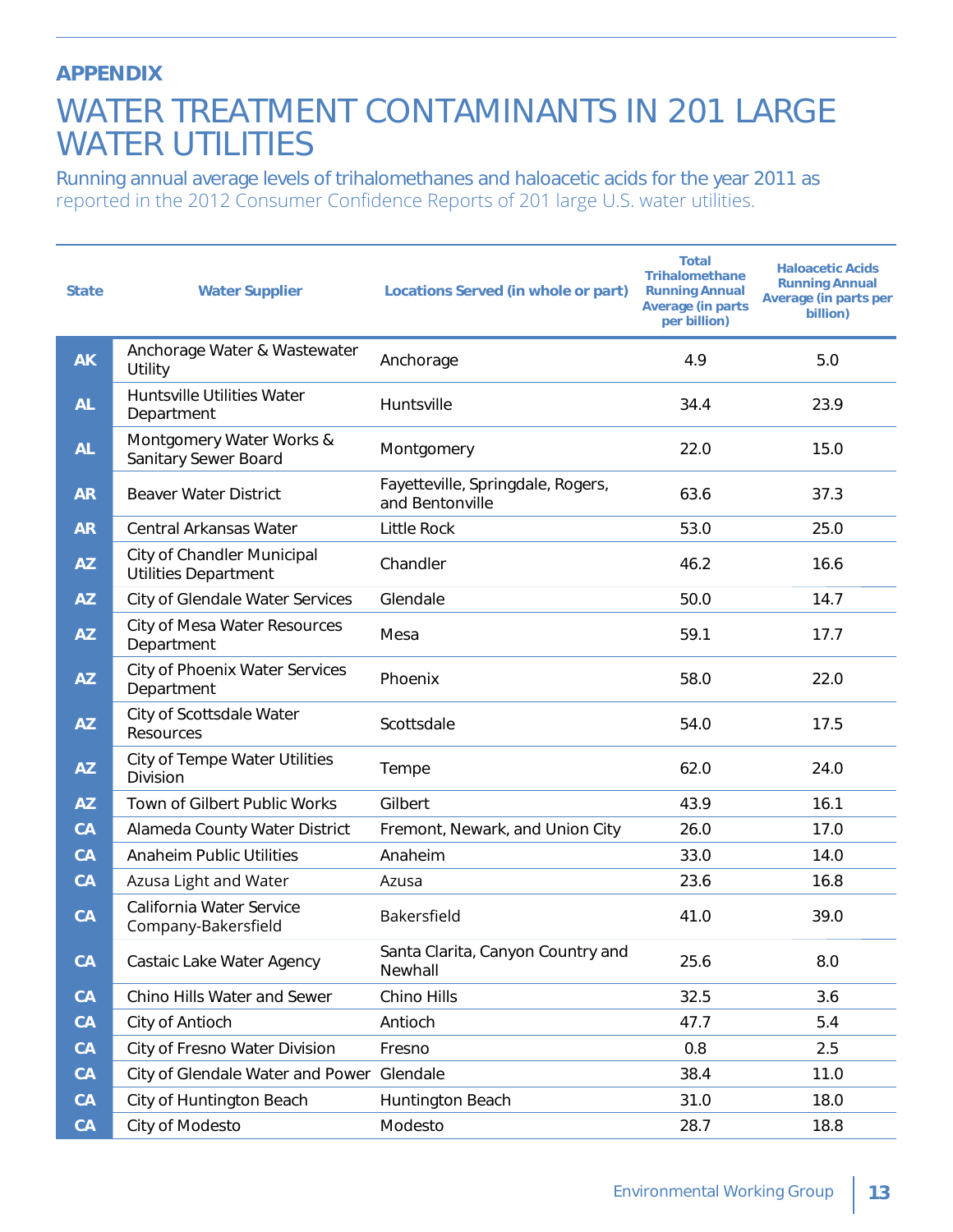| <b>CA</b> | City of Oceanside                                     | Oceanside                                                                             | 37.0 | 11.0       |
|-----------|-------------------------------------------------------|---------------------------------------------------------------------------------------|------|------------|
| <b>CA</b> | City of Orange                                        | Orange                                                                                | 24.0 | 13.0       |
| <b>CA</b> | City of Riverside Public Utilities                    | Riverside                                                                             | 4.1  | not listed |
| CA        | City of Sacramento Department<br>of Utilities         | Sacramento                                                                            | 44.0 | 23.0       |
| <b>CA</b> | City of Santa Ana Public Works                        | Santa Ana                                                                             | 52.0 | 23.0       |
| CA        | City of Torrance Water<br>Department                  | Torrance                                                                              | 41.2 | 13.9       |
| <b>CA</b> | Contra Costa Water District                           | Contra Costa County                                                                   | 47.7 | 5.4        |
| <b>CA</b> | Cucamonga Valley Water District                       | Rancho Cucamonga, Upland,<br>Ontario, and Fontana                                     | 46.0 | 18.0       |
| CA        | East Bay Municipal Utility District                   | Alameda and Contra Costa<br>Counties                                                  | 44.0 | 25.0       |
| CA        | East Orange County Water<br>District-Wz               | Orange                                                                                | 48.0 | 29.0       |
| CA        | Eastern Municipal Water District                      | Riverside County                                                                      | 59.0 | 24.0       |
| <b>CA</b> | <b>Helix Water District</b>                           | San Diego County                                                                      | 48.1 | 11.8       |
| CA        | Irvine Ranch Water District                           | Irvine                                                                                | 39.0 | 25.0       |
| CA        | Joint Regional Water Supply<br>System                 | Orange County                                                                         | 48.0 | 16.0       |
| CA        | Los Angeles Department of Water<br>and Power          | Los Angeles                                                                           | 45.0 | 28.0       |
| CA        | Marin Municipal Water District                        | Marin County                                                                          | 28.0 | 16.0       |
| CA        | Metropolitan Water District of<br>Southern California | Los Angeles, Orange, San Diego,<br>Riverside, San Bernardino, and<br>Ventura counties | 43.0 | 18.0       |
| CA        | San Diego Water Department                            | San Diego                                                                             | 63.8 | 15.1       |
| <b>CA</b> | San Francisco Public Utilities<br>Commission          | San Francisco, San Mateo,<br>Alameda and Santa Clara counties                         | 42.0 | 34.0       |
| CA        | San Jose Water Company                                | San Jose                                                                              | 32.7 | 15.7       |
| CA        | Ventura Water Department                              | Ventura                                                                               | 30.0 | 25.0       |
| CO        | Aurora Water                                          | Aurora                                                                                | 14.2 | 16.4       |
| CO        | <b>City of Fort Collins Utilities</b>                 | Fort Collins                                                                          | 32.1 | 19.0       |
| CO        | <b>Colorado Springs Utilities</b>                     | Colorado Springs                                                                      | 38.0 | 45.0       |
| CO        | Denver Water                                          | Denver                                                                                | 29.0 | 18.0       |
| <b>CT</b> | <b>Aquarion Water Company</b>                         | Bridgeport                                                                            | 38.0 | 33.0       |
| CT.       | Metropolitan District Commission Hartford             |                                                                                       | 68.7 | 28.4       |
| <b>CT</b> | South Central Connecticut<br>Regional Water Authority | New Haven                                                                             | 29.0 | 22.0       |
| <b>CT</b> | Waterbury Bureau of Water                             | Waterbury                                                                             | 45.0 | 43.0       |
| DC        | D.C. Water and Sewer Authority                        | Washington, D.C.                                                                      | 41.0 | 27.0       |
| <b>DE</b> | Artesian Water Company                                | Newark                                                                                | 16.6 | 13.4       |
| FL.       | <b>Charlotte County Utilities</b>                     | Charlotte, DeSoto, and Sarasota<br>counties and the city of North Port                | 33.9 | 27.6       |
| FL.       | City of Cocoa Claude H. Dyal<br>Water Treatment Plant | Cocoa                                                                                 | 38.3 | 40.3       |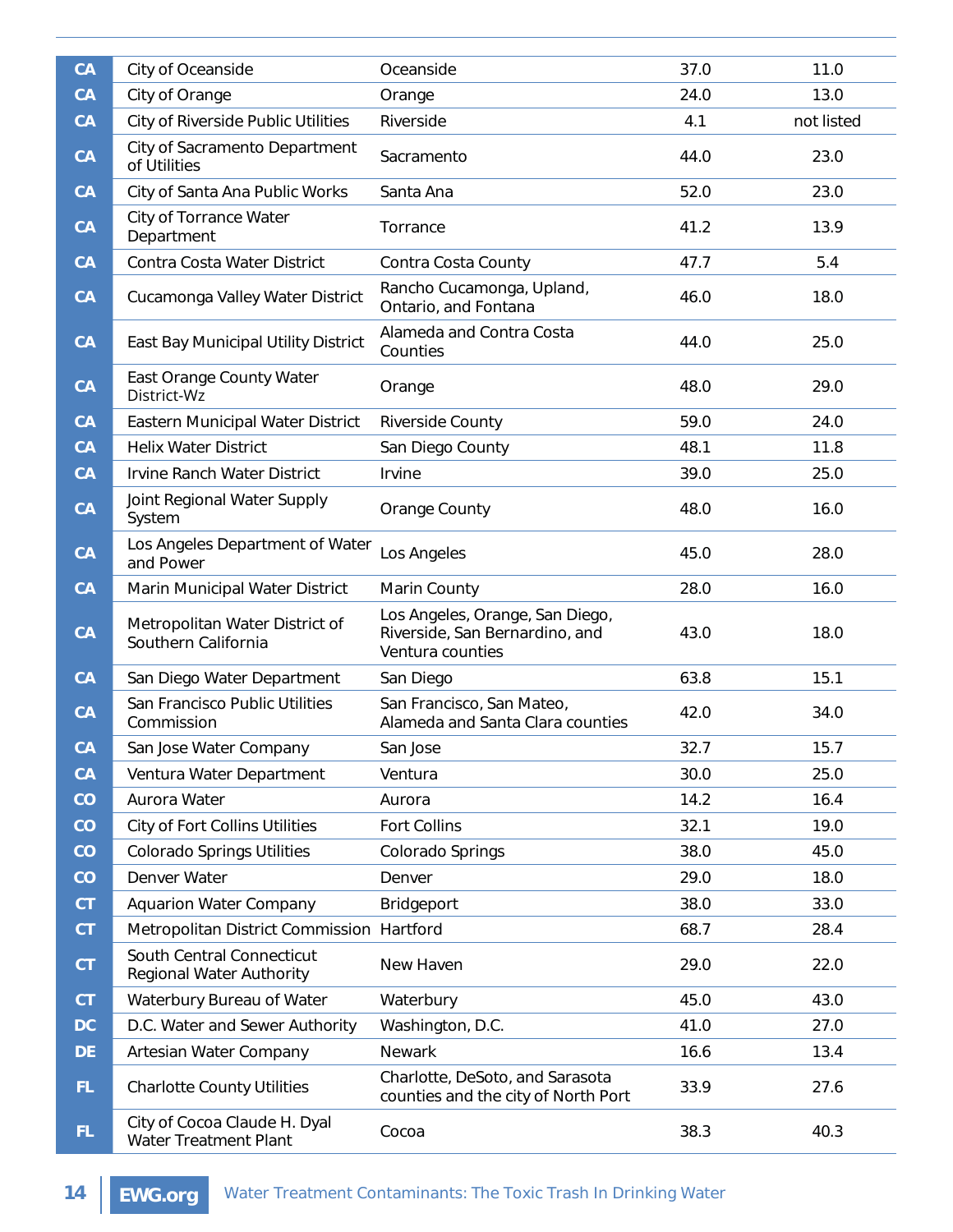| FL.       | City of Hialeah - Department of<br>Water and Sewers                  | Hialeah                                               | 30.0 | 28.0 |
|-----------|----------------------------------------------------------------------|-------------------------------------------------------|------|------|
| FL.       | City of Lakeland, Department of<br><b>Water Utilities</b>            | Lakeland                                              | 36.7 | 17.0 |
| FL.       | City of North Miami Beach Public<br>Services Department              | North Miami Beach                                     | 13.8 | 6.9  |
| FL.       | City of Port St Lucie Utility<br><b>Systems Department</b>           | Port St Lucie                                         | 26.4 | 14.4 |
| FL.       | <b>Collier County Water Department</b>                               | <b>Naples</b>                                         | 35.0 | 14.2 |
| FL.       | <b>Emerald Coast Utilities Authority</b>                             | Pensacola                                             | 3.8  | 1.3  |
| FL.       | Hillsborough County Water<br>Resource Services-South<br>Hillsborough | Lithia                                                | 24.0 | 7.7  |
| FL.       | JEA                                                                  | Jacksonville                                          | 37.9 | 16.8 |
| FL.       | Lee County Utilities                                                 | Fort Myers                                            | 8.7  | 9.0  |
| FL.       | <b>Manatee County Utilities</b><br>Department                        | Bradenton                                             | 40.7 | 30.6 |
| FL.       | Melbourne Public Works &<br><b>Utilities Department</b>              | Melbourne                                             | 44.6 | 11.8 |
| FL.       | Miami-Dade Water and Sewer<br>Department                             | Miami                                                 | 30.0 | 28.0 |
| FL.       | <b>Orange County Utilities</b><br>Deparment                          | Orange County                                         | 61.8 | 36.3 |
| FL.       | Orlando Utilities Commission                                         | Orlando                                               | 49.0 | 18.0 |
| FL.       | Palm Bay Utilities                                                   | Palm Bay                                              | 22.8 | 7.1  |
| FL.       | Palm Beach County Water<br><b>Utilities Department</b>               | Palm Beach County                                     | 27.7 | 22.3 |
| FL.       | Pasco County Utilities-Pasco<br>County Regional Water System         | Pasco County                                          | 17.7 | 9.4  |
| FL.       | <b>Pinellas County Utilities</b>                                     | Clearwater                                            | 36.5 | 21.4 |
| FL.       | Tampa Water Department                                               | Tampa                                                 | 35.1 | 10.8 |
| <b>GA</b> | Atlanta Department of Watershed<br>Management                        | Atlanta                                               | 44.0 | 40.0 |
| <b>GA</b> | Cherokee County Water and<br>Sewerage Authority                      | Cherokee County                                       | 55.9 | 53.7 |
| <b>GA</b> | <b>Clayton County Water Authority</b>                                | Clayton County                                        | 48.4 | 23.9 |
| <b>GA</b> | Cobb County Water System                                             | Cobb County and the cities of<br>Acworth and Kennesaw | 37.0 | 21.0 |
| <b>GA</b> | <b>Columbus Water Works</b>                                          | Columbus                                              | 30.3 | 18.5 |
| <b>GA</b> | Dekalb County Watershed<br>Management                                | DeKalb County                                         | 22.0 | 7.0  |
| <b>GA</b> | Douglasville-Douglas County<br>Water and Sewer Authority             | Douglasville                                          | 52.4 | 31.0 |
| <b>GA</b> | Gwinnett County Department of<br><b>Water Resources</b>              | <b>Buford</b>                                         | 18.6 | 12.0 |
| IA        | Cedar Rapids Water Department                                        | Cedar Rapids                                          | 1.4  | 0.4  |
| IA        | Des Moines Water Works                                               | Des Moines                                            | 36.0 | 7.0  |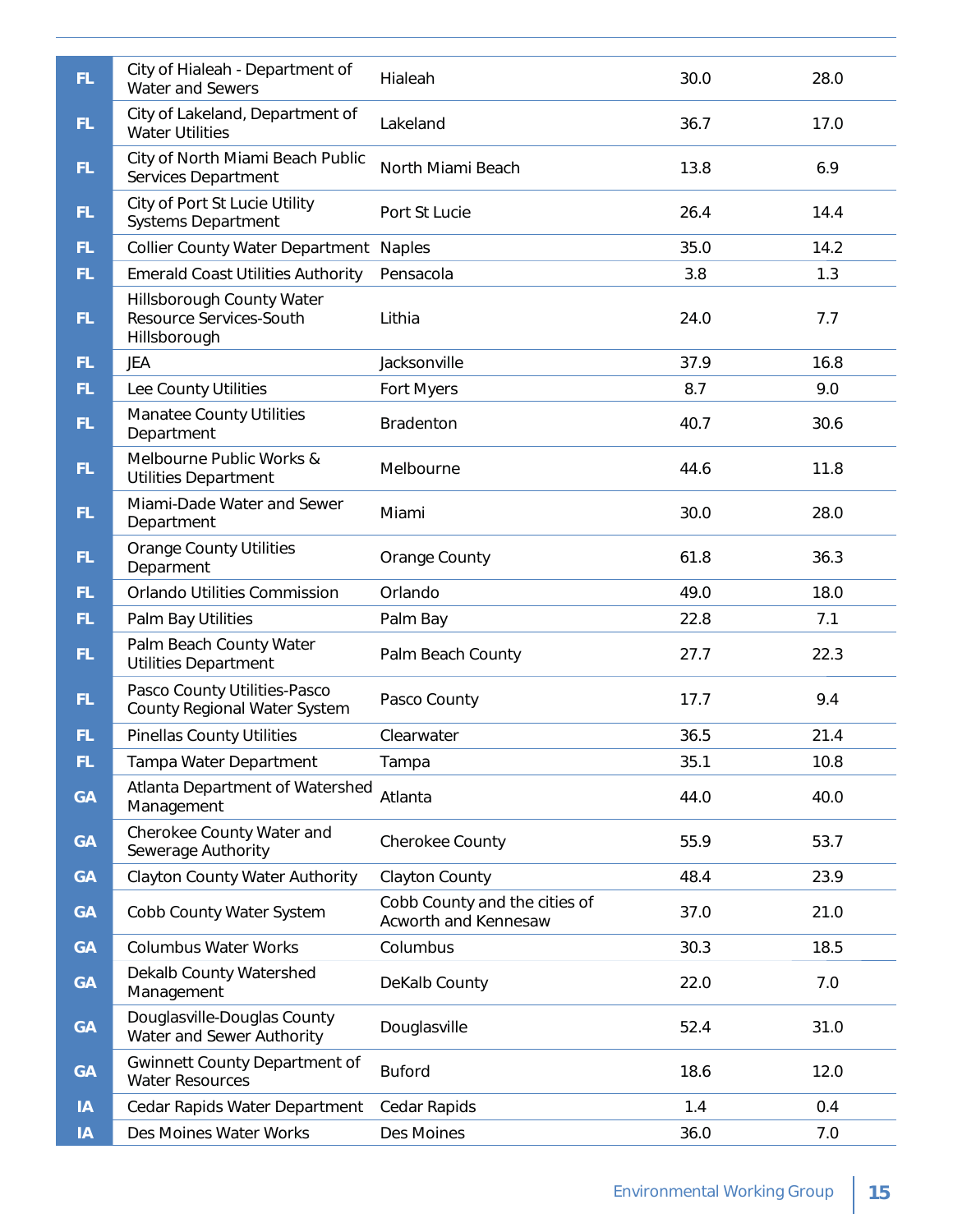| IA        | Iowa American Water Company-<br>Davenport                         | Davenport           | 92.0 | 27.0 |
|-----------|-------------------------------------------------------------------|---------------------|------|------|
| ID        | United Water Idaho Inc                                            | <b>Boise</b>        | 17.6 | 13.0 |
| IL.       | Chicago Department of Water<br>Management                         | Chicago             | 19.6 | 10.5 |
| IL.       | IL-American Water East St Louis                                   | East St Louis       | 18.5 | 22.1 |
| IL.       | IL-American Water Peoria                                          | Peoria              | 32.5 | 11.5 |
| IN        | Citizens Water                                                    | Indianapolis        | 46.0 | 42.0 |
| IN        | <b>Evansville Water and Sewer</b><br><b>Utilities</b>             | Evansville          | 37.0 | 22.7 |
| IN        | Fort Wayne City Utilities-Three<br><b>Rivers Filtration Plant</b> | Fort Wayne          | 47.1 | 45.1 |
| IN        | Indiana American Water-<br>Northwest                              | Gary                | 25.5 | 13.5 |
| <b>KS</b> | Water District 1 of Johnson<br>County                             | Johnson County      | 24.0 | 22.0 |
| <b>KS</b> | Wichita Water Utilities                                           | Wichita             | 25.0 | 11.0 |
| <b>KY</b> | Kentucky-American Water                                           | Lexington           | 47.0 | 31.0 |
| <b>KY</b> | Louisville Water Company                                          | Louisville          | 26.6 | 16.7 |
| <b>KY</b> | Northern Kentucky Water District Fort Thomas                      |                     | 72.0 | 58.0 |
| LA        | Jefferson Parish                                                  | Jefferson Parish    | 62.0 | 33.0 |
| LA        | Sewerage and Water Board of<br>New Orleans                        | New Orleans         | 36.0 | 21.0 |
| LA        | Shreveport Department of Water<br>and Sewerage                    | Shreveport          | 23.4 | 18.5 |
| <b>MA</b> | Lowell Regional Water Utility                                     | Lowell              | 49.2 | 14.9 |
| <b>MA</b> | Massachusetts Water Resources<br>Authority                        | <b>Boston</b>       | 8.7  | 8.7  |
| <b>MA</b> | Springfield Water and Sewer<br>Commission                         | Springfield         | 63.0 | 33.0 |
| <b>MA</b> | Worcester DPW, Water Supply<br>Division                           | Worcester           | 48.0 | 46.0 |
| <b>MD</b> | Baltimore City Department of<br>Public Works                      | Baltimore           | 52.0 | 54.0 |
| <b>MD</b> | Washington Suburban Sanitary<br>Commission                        | Potomac             | 41.9 | 34.7 |
| MI        | Detroit Water and Sewerage<br>Department                          | Detroit             | 33.1 | 17.8 |
| MI        | <b>Grand Rapids</b>                                               | <b>Grand Rapids</b> | 37.6 | 26.0 |
| MI        | Lansing Board of Water and Light Lansing                          |                     | 4.6  | 3.0  |
| <b>MN</b> | City of Minneaplis Water<br>Department                            | Minneapolis         | 32.1 | 26.3 |
| <b>MN</b> | Saint Paul Regional Water<br>Services                             | Saint Paul          | 44.6 | 27.1 |
| <b>MO</b> | City of St Louis Water Division                                   | St Louis            | 19.5 | 17.2 |
| <b>MO</b> | <b>City Utilities</b>                                             | Springfield         | 17.8 | 15.2 |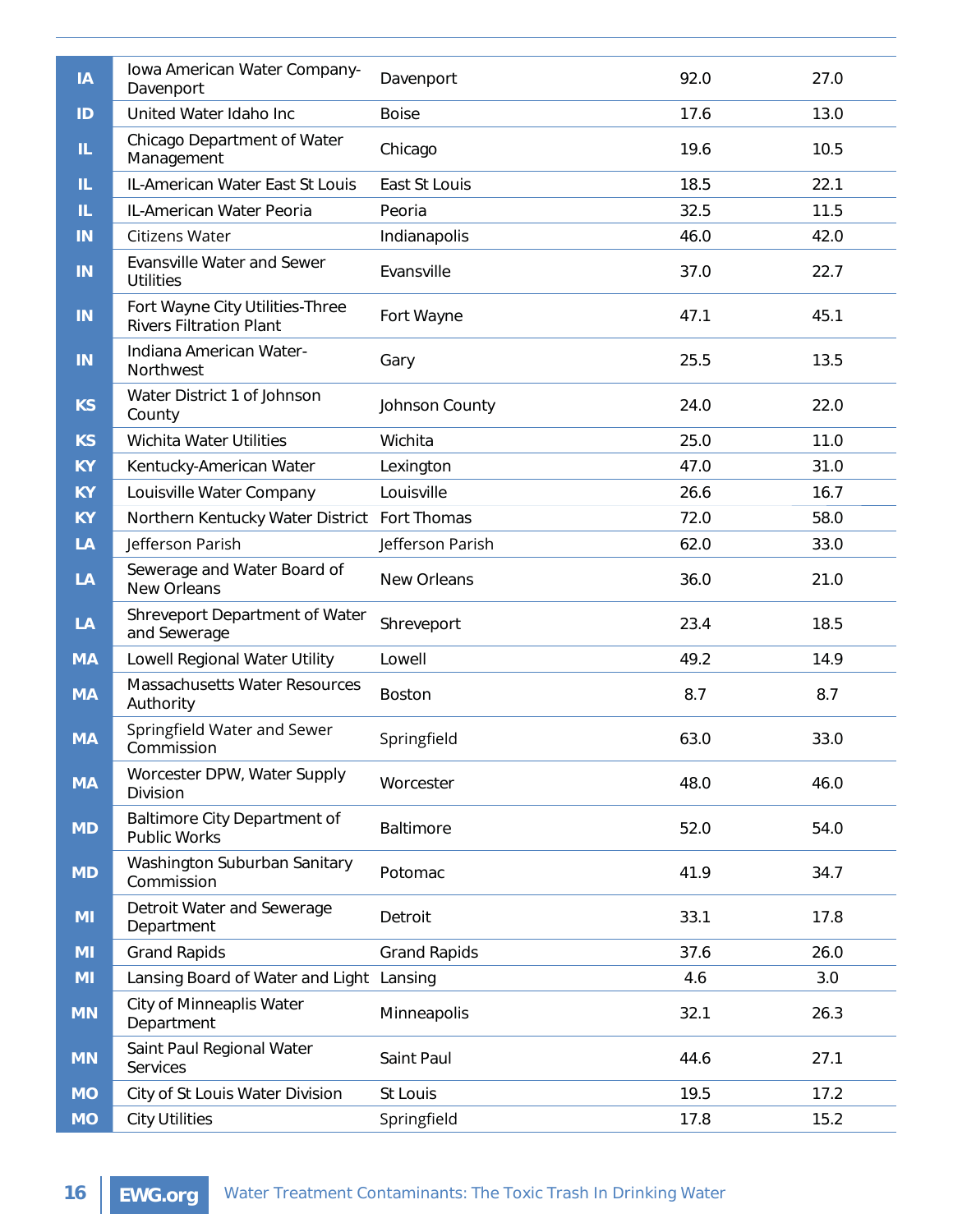| <b>MO</b> | Kansas City Water Services<br>Department                     | Kansas City                     | 8.4  | 17.1 |
|-----------|--------------------------------------------------------------|---------------------------------|------|------|
| <b>MO</b> | Missouri American Water-St<br>Louis/St Charles County        | St Louis                        | 31.1 | 20.1 |
| <b>MT</b> | City of Billings                                             | <b>Billings</b>                 | 39.5 | 35.5 |
| <b>NC</b> | Cape Fear Public Utility Authority                           | Wilmington                      | 61.0 | 13.1 |
| <b>NC</b> | City of Asheville                                            | Asheville                       | 27.4 | 22.6 |
| <b>NC</b> | City of Durham                                               | Durham                          | 44.6 | 28.0 |
| <b>NC</b> | City of Greensboro Department<br>of Water Resources          | Greensboro                      | 60.3 | 46.1 |
| <b>NC</b> | City of Raleigh Public Utilities<br>Department               | Raleigh                         | 33.7 | 15.2 |
| NC        | <b>Onslow Water and Sewer</b><br>Authority                   | Jacksonville                    | 53.0 | 19.0 |
| NC        | Winston-Salem/Forsyth County<br><b>Utility Commission</b>    | Clemmons                        | 46.1 | 32.4 |
| <b>NE</b> | Metropolitan Utilities District                              | Omaha                           | 50.0 | 22.3 |
| NJ        | American Water Company-<br><b>Coastal North</b>              | Shrewsbury                      | 63.5 | 51.3 |
| NJ        | American Water Company-Ocean<br>City                         | Ocean City                      | 19.0 | 6.0  |
| NJ        | American Water Company-Short<br><b>Hills</b>                 | <b>Short Hills</b>              | 3.0  | 1.0  |
| NJ        | Middlesex Water Company                                      | Woodbridge Township             | 45.0 | 28.6 |
| NJ        | New Jersey American Water-<br>Delaware                       | Palmyra                         | 37.0 | 10.0 |
| NJ        | New Jersey American Water-<br>Elizabeth                      | Elizabeth                       | 60.0 | 31.0 |
| NJ        | New Jersey District Water Supply<br>Commission-Wanaque North | Wanaque                         | 62.0 | 24.0 |
| NJ        | Passaic Valley Water Commission                              | Totowa Borough                  | 27.0 | 44.0 |
| NJ        | United Water Bergen County                                   | Bergen County                   | 32.3 | 13.7 |
| <b>NM</b> | Albuquerque Bernalillo County<br>Water Utility Authority     | Albuquerque                     | 19.0 | 7.0  |
| <b>NV</b> | City of Henderson                                            | Henderson                       | 61.0 | 21.0 |
| <b>NV</b> | City of North Las Vegas Utilities<br>Department              | North Las Vegas                 | 56.0 | 24.0 |
| <b>NV</b> | Las Vegas Valley Water District                              | Las Vegas                       | 62.0 | 27.0 |
| <b>NV</b> | <b>Truckee Meadows Water</b><br>Authority                    | Reno, Sparks and Washoe County  | 30.9 | 30.4 |
| <b>NY</b> | <b>Buffalo Water Authority</b>                               | Portions of the City of Buffalo | 29.9 | 16.0 |
| <b>NY</b> | City of Syracuse Water<br>Department                         | Syracuse                        | 46.0 | 22.0 |
| <b>NY</b> | Erie County Water Authority                                  | Portions of the City of Buffalo | 39.0 | 17.0 |
| <b>NY</b> | Mohawk Valley Water Authority                                | Utica                           | 52.0 | 26.0 |
| <b>NY</b> | Monroe County Water Authority                                | Greece                          | 39.0 | 19.0 |
|           |                                                              |                                 |      |      |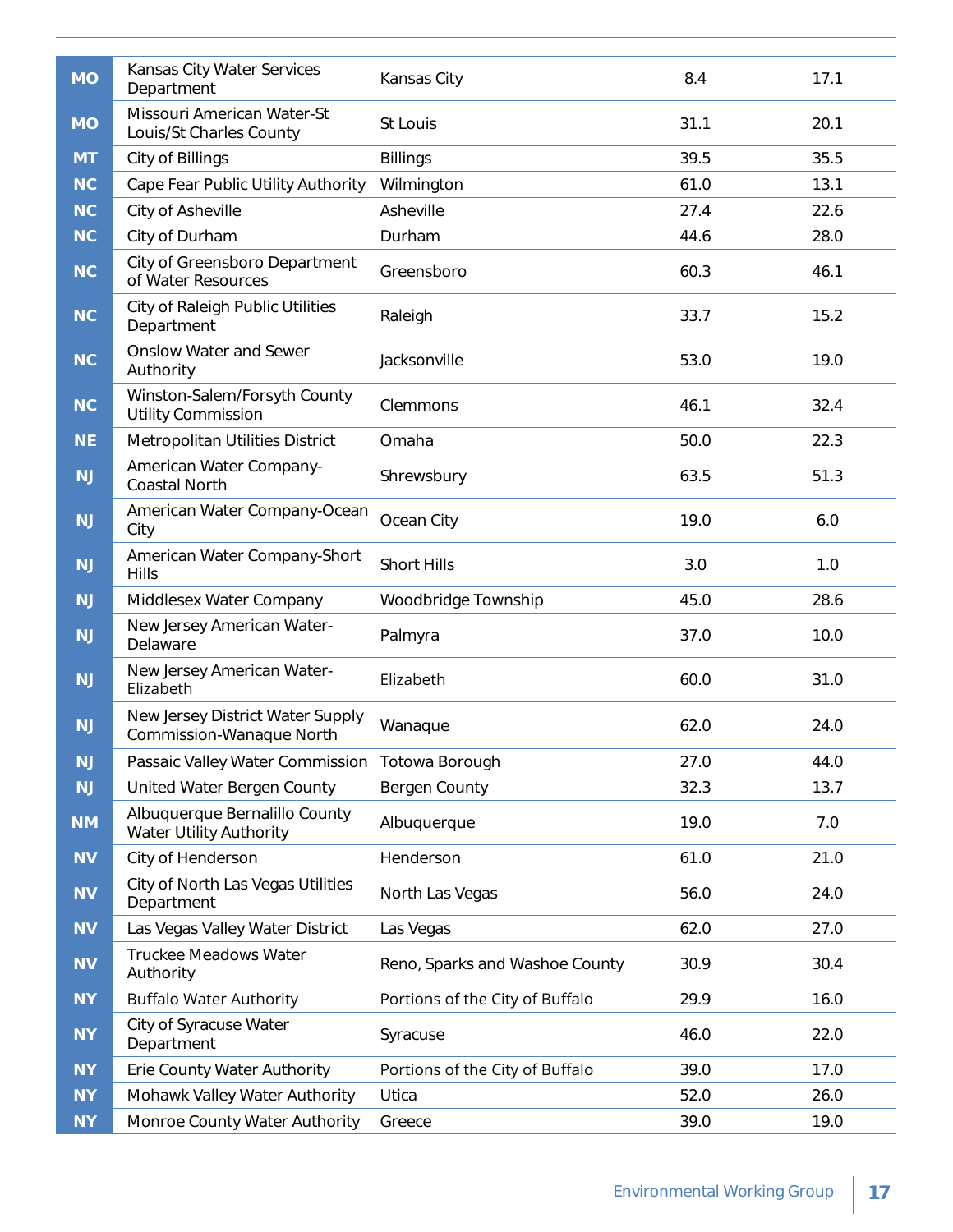| <b>NY</b>      | New York City Department of<br><b>Environmental Protection</b> | New York                                                           | 57.0 | 51.0 |
|----------------|----------------------------------------------------------------|--------------------------------------------------------------------|------|------|
| <b>NY</b>      | Onondaga County Water<br>Authority (OCWA)                      | Syracuse                                                           | 64.6 | 37.9 |
| <b>NY</b>      | Rochester City                                                 | Rochester                                                          | 46.0 | 32.0 |
| <b>NY</b>      | Suffolk County Water Authority                                 | Portions of Suffolk County                                         | 7.4  | 0.9  |
| <b>NY</b>      | <b>United Water New York</b>                                   | Clarkstown                                                         | 23.9 | 13.9 |
| <b>NY</b>      | Yonkers City                                                   | Yonkers                                                            | 40.0 | 47.1 |
| OH             | <b>Akron Public Utilities Bureau</b>                           | Akron                                                              | 55.3 | 48.4 |
| <b>OH</b>      | City of Columbus Department of<br><b>Public Utilities</b>      | Columbus                                                           | 54.4 | 37.1 |
| OH             | City of Toledo Division of Water                               | Toledo                                                             | 48.2 | 16.2 |
| OH             | <b>Cleveland Division of Water</b>                             | Cleveland                                                          | 33.7 | 24.1 |
| OH             | <b>Greater Cincinnati Water Works</b>                          | Cincinnati                                                         | 46.6 | 11.8 |
| <b>OK</b>      | City of Tulsa Water Supply System Tulsa                        |                                                                    | 52.0 | 16.0 |
| <b>OR</b>      | Eugene Water and Electric Board                                | Eugene                                                             | 22.6 | 23.2 |
| <b>OR</b>      | Portland Water Bureau                                          | Portland                                                           | 22.0 | 26.0 |
| PA             | Allentown City Bureau of Water                                 | Allentown                                                          | 29.0 | 14.4 |
| PA             | Aqua Pennsylvania Inc Main<br>Division                         | Bucks, Montgomery, Delaware,<br>Philadelphia, and Chester counties | 33.0 | 24.0 |
| PA             | City of Bethlehem                                              | Bethlehem                                                          | 34.7 | 31.7 |
| PA             | Pennsylvania American Water<br>Company-Lake Scranton           | Area of Scranton                                                   | 34.0 | 18.0 |
| PA             | Pennsylvania American Water<br>Company-Pittsburgh              | Pittsburgh                                                         | 60.1 | 14.9 |
| PA             | Philadelphia Water Department                                  | Philadelphia                                                       | 42.0 | 24.0 |
| PA             | Pittsburgh Water and Sewer<br>Authority                        | Pittsburgh City                                                    | 66.0 | 17.0 |
| PA             | West View Water Authority                                      | West View Borough                                                  | 48.0 | 16.4 |
| R <sub>1</sub> | Providence Water                                               | Providence                                                         | 75.8 | 20.9 |
| <b>SC</b>      | Charleston Water System                                        | Charleston                                                         | 26.5 | 23.3 |
| <b>SC</b>      | City of Columbia                                               | Columbia                                                           | 29.0 | 24.0 |
| <b>SC</b>      | Greenville Water System                                        | Greenville                                                         | 14.0 | 11.9 |
| <b>SD</b>      | <b>Sioux Falls</b>                                             | Sioux Falls                                                        | 34.7 | 10.7 |
| <b>TN</b>      | Clarksville Water Department                                   | Clarksville                                                        | 42.0 | 30.0 |
| <b>TN</b>      | Knoxville Utilities Board                                      | Knoxville                                                          | 64.0 | 29.0 |
| <b>TN</b>      | Nashville Water Department #1                                  | Nashville                                                          | 38.4 | 31.9 |
| <b>TX</b>      | <b>Arlington Water Utilities</b>                               | Arlington                                                          | 13.9 | 5.8  |
| <b>TX</b>      | <b>Austin Water Utility</b>                                    | Austin                                                             | 34.6 | 13.7 |
| <b>TX</b>      | City of Carrollton                                             | Carrollton                                                         | 13.5 | 13.0 |
| <b>TX</b>      | City of Garland                                                | Garland                                                            | 36.2 | 16.5 |
| <b>TX</b>      | City of Houston Public Works                                   | Houston                                                            | 17.0 | 9.0  |
| <b>TX</b>      | City of Irving                                                 | Irving                                                             | 12.5 | 16.7 |
| <b>TX</b>      | City of Plano Utilities Operation<br>Department                | Plano                                                              | 36.5 | 16.2 |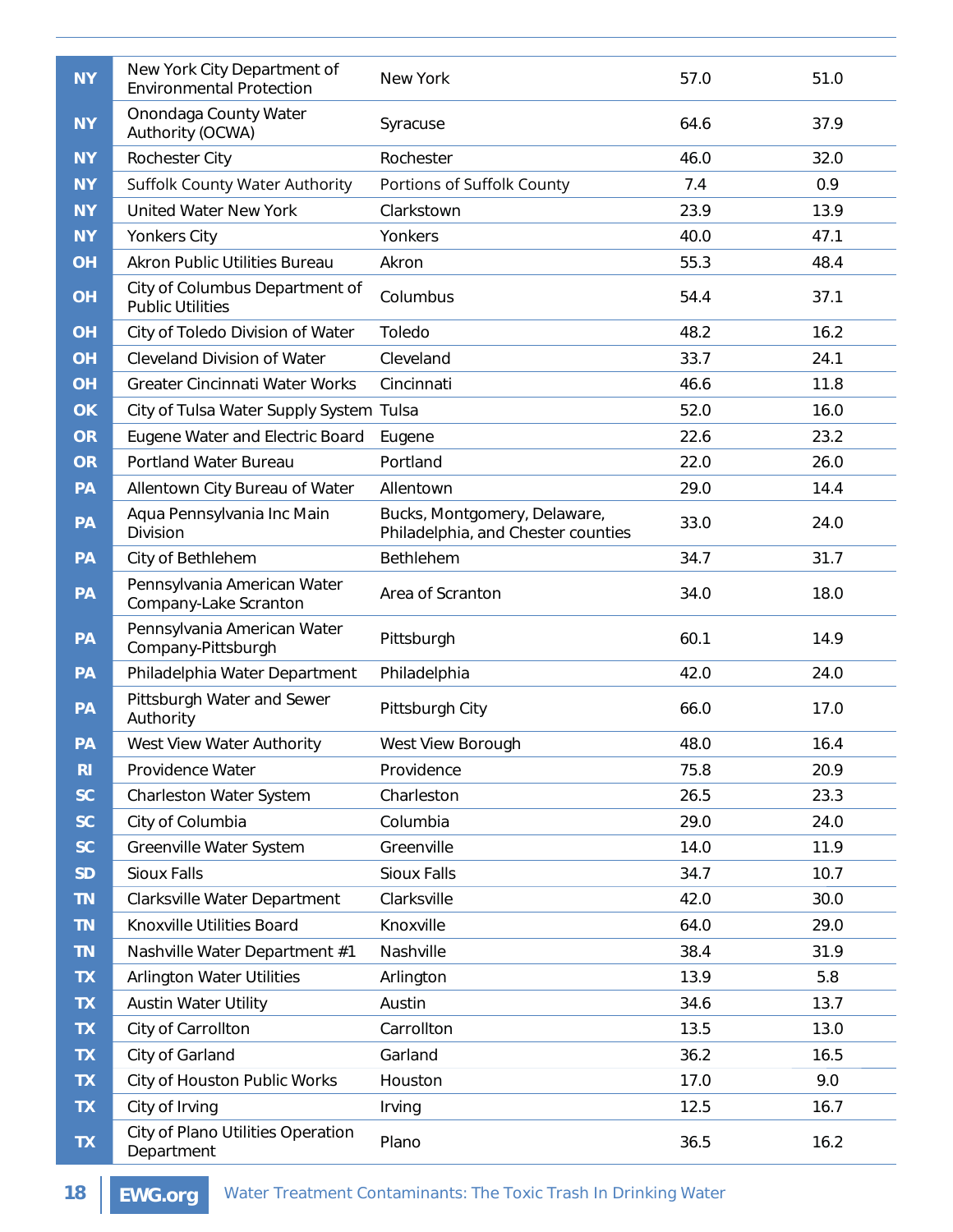| <b>TX</b> | Corpus Christi Water Department Corpus Christi            |                                                               | 58.4 | 18.7 |
|-----------|-----------------------------------------------------------|---------------------------------------------------------------|------|------|
| <b>TX</b> | <b>Dallas Water Utilities</b>                             | <b>Dallas</b>                                                 | 10.8 | 12.0 |
| <b>TX</b> | El Paso Public Utilities Board<br><b>Water Service</b>    | El Paso                                                       | 29.3 | 5.6  |
| <b>TX</b> | Lubbock Public Water System                               | Lubbock                                                       | 15.0 | 4.1  |
| <b>UT</b> | Weber Basin Water Conservancy<br><b>District</b>          | Davis and Weber counties                                      | 27.6 | 25.2 |
| <b>VA</b> | <b>Arlington County</b>                                   | Arlington                                                     | 49.0 | 35.0 |
| <b>VA</b> | Chesterfield County Central<br>Water System               | Chesterfield                                                  | 26.8 | 18.1 |
| <b>VA</b> | City of Richmond                                          | Richmond                                                      | 24.0 | 27.0 |
| <b>VA</b> | City of Virginia Beach Water<br>Department                | Virginia Beach                                                | 43.0 | 27.0 |
| <b>VA</b> | Fairfax County Water Authority                            | Fairfax, Alexandria, Prince William,<br>and Loudoun counties  | 27.0 | 15.0 |
| <b>VA</b> | Henrico County Public Utilities                           | Henrico County                                                | 25.0 | 30.0 |
| <b>VA</b> | Newport News Water Works                                  | <b>Newport News</b>                                           | 19.0 | 17.0 |
| <b>VA</b> | Norfolk Department of Utilities                           | <b>Norfolk</b>                                                | 47.0 | 32.0 |
| <b>VA</b> | Western Virginia Water Authority                          | Roanoke                                                       | 32.0 | 31.0 |
| <b>WA</b> | City of Tacoma Water Division                             | Tacoma                                                        | 29.7 | 38.7 |
| <b>WA</b> | <b>Seattle Public Utilities</b>                           | Seattle                                                       | 38.0 | 27.0 |
| WI        | <b>Madison Water Utility</b>                              | Madison                                                       | 4.3  | 0.4  |
| WI        | Milwaukee Water Works                                     | Milwaukee                                                     | 10.0 | 2.4  |
| <b>WV</b> | West Virginia American Water-Elk<br>River Regional System | Kanawha, Boone, Putnam, Lincoln,<br>Logan and Cabell counties | 49.0 | 21.0 |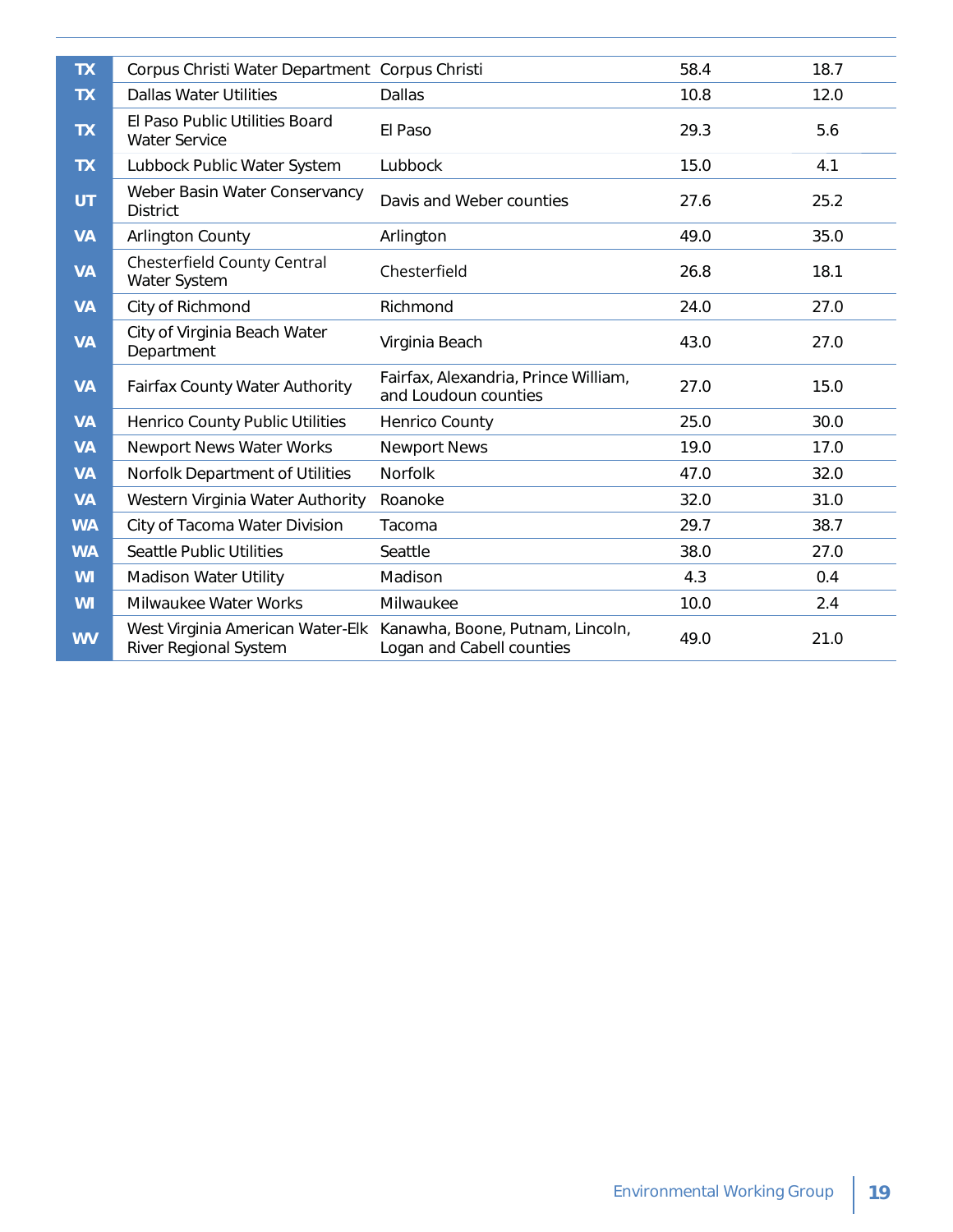### REFERENCES

- 1. Barlow J. 2004. Byproduct of water-disinfection process found to be highly toxic. University of Illinois News Bureau. Available: http://www.news.illinois.edu/ news/04/0914water.html [accessed November 2012]
- 2. Bove F, Shim Y, Zeitz P. 2002. Drinking water contaminants and adverse pregnancy outcomes: a review. Environmental Health Perspectives 110 (Suppl 1): 61-74.
- 3. Brown 2010. D.C. water study sharpens view of lead threat. Washington Post. December 12, 2010. Available: http://www.washingtonpost.com/wp-dyn/content/ article/2010/12/11/AR2010121102875.html [accessed November 2012]
- 4. Bond T, Huang J, Templeton MR, Graham N. 2011. Occurrence and control of nitrogenous disinfection byproducts in drinking water--a review. Water Res. 45(15): 4341-54.
- 5. Bull RJ, Reckhow DA, Li X, Humpage AR, Joll C, Hrudey SE. 2011. Potential carcinogenic hazards of nonregulated disinfection by-products: haloquinones, halo-cyclopentene and cyclohexene derivatives, N-halamines, halonitriles, and heterocyclic amines. Toxicology 286(1-3): 1-19.
- 6. Cantor K, Villanueva CM, Silverman DT, Figueroa JD, Real FX, Garcia-Closas M, et al. 2010. Polymorphisms in GSTT1, GSTZ1, and CYP2E1, Disinfection Byproducts, and Risk of Bladder Cancer in Spain. Environmental Health Perspectives 118(11): 1545-50.
- 7. Chang C, Ho S, Wang L and Yang C. 2007. Bladder Cancer in Taiwan: Relationship to Trihalomethane Concentrations Present in Drinking- Water Supplies. Journal of Toxicology and Environmental Health Part A 70(20): 1752-7.
- 8. CBF. 2012. The Economic Argument for Cleaning Up the Chesapeake Bay and its Rivers. Chesapeake Bay Foundation. May 2012. Available: www.cbf.org/ economicreport [accessed December 2012]
- 9. Cooke G, Carlson R. 1989. Reservoir Management for Water Quality and THM Precursor Control. AWWA Research Foundation and American Water Works Association.
- 10. Costet N, Villanueva CM, Jaakkola JJ, Kogevinas M, Cantor KP, King WD, Lynch CF, Nieuwenhuijsen MJ, Cordier S. 2011. Water disinfection by-products and bladder cancer: is there a European specificity? A pooled and meta-analysis of European case-control studies. Occup Environ Med. 68(5): 379-85.
- 11. CSP. 2007. Conservation Security Program (CSP) Program Assessment: A report from the Soil and Water Conservation Society and Environmental Defense. Conservation Security Program. Available: http://apps. edf.org/documents/7812\_CSP%20Assessment%20-%20 02.07.pdf [accessed November 2012]
- 12. DeAngelo AB, Daniel FB, Most BM, Olson GR. 1997. Failure of monochloroacetic acid and trichloroacetic acid administered in the drinking water to produce liver cancer in male F344/N rats. Journal of Toxicology and Environmental Health 52(5): 425-45.
- 13. Edwards M, Triantafyllidou S, Best D. 2009. Elevated Blood Lead in Young Children Due to Lead-Contaminated Drinking Water: Washington, DC, 2001-2004. Environmental Science and Technology 43 (5): 1618–1623.
- 14. EPA. 2002. The Occurrence of Disinfection By-Products (DBPs) of Health Concern in Drinking Water: Results of a Nationwide DBP Occurrence Study. Available: www.epa.gov/athens/publications/reports/EPA\_600\_ R02\_068.pdf [accessed January 2012]
- 15. EPA. 2005. Economic Analysis for the Final Stage 2 Disinfectants and Disinfection Byproducts Rule. Available: http://water.epa.gov/lawsregs/rulesregs/ sdwa/stage2/regulations.cfm [accessed December 2012]
- 16. EPA. 2006. Lead in DC Drinking Water: Changes in Lead Levels during Annual Switch to Free Chlorine. Available: http://www.epa.gov/dclead/chlorine.htm [accessed November 2012]
- 17. EPA. 2007. Lead in DC Drinking Water: Water Treatment News. Available: http://www.epa.gov/ dclead/treatment\_news.htm#disinfectant [accessed November 2012]
- 18. EPA. 2012a. Water: Stage 2 DBP Rule: Basic Information. Available: http://water.epa.gov/lawsregs/ rulesregs/sdwa/stage2/basicinformation.cfm [accessed November 2012]
- 19. EPA. 2012b. Chloramines in Drinking Water. Available: http://water.epa.gov/lawsregs/rulesregs/sdwa/mdbp/ chloramines\_index.cfm [accessed November 2012]
- 20. EWG. 2012a. Troubled Waters. Farm pollution threatens drinking water. Environmental Working Group. Available: http://www.ewg.org/report/ troubledwaters [accessed December 2012]
- 21. EWG. 2012b. Murky Waters. Forty years after the Clean Water Act became law, the data are clear: Iowa's rivers and streams are still polluted. Environmental Working Group. Available: http://www.ewg.org/research/murky-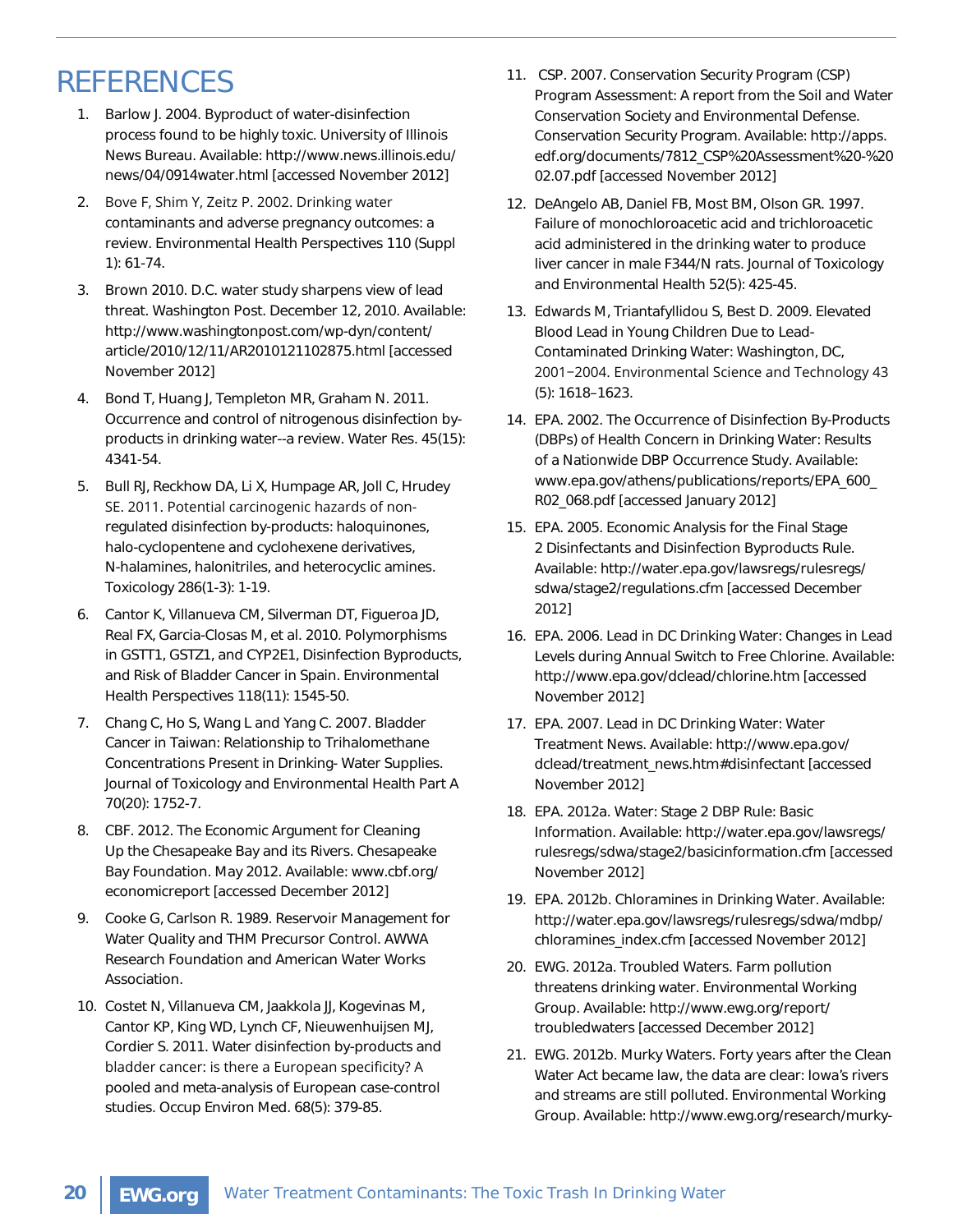waters [accessed December 2012]

- 22. EWG. 2007. Chlorine Pollutants at High Levels in D.C. Tapwater: New tests find high levels of hazardous chlorination byproducts in D.C. tap water. Environmental Working Group. Available: http://www. ewg.org/reports/dctapwater [accessed November 2012]
- 23. Hinckley AF, Bachand AM, Reif JS. 2005. Late pregnancy exposures to disinfection by-products and growthrelated birth outcomes. Environmental health Perspectives 113(12): 1808-13.
- 24. Hoffman CS, Mendola P, Savitz DA, Herring AH, Loomis D, Hartmann KE, Singer PC, Weinberg HS, Olshan AF. 2008. Drinking water disinfection by-product exposure and fetal growth. Epidemiology 19(5): 729-37.
- 25. Hwang BF, Jaakkola JJ. 2012. Risk of stillbirth in the relation to water disinfection by-products: a population-based case-control study in Taiwan. PLoS One. 7(3):e33949.
- 26. Levallois P, Gingras S, Marcoux S, Legay C, Catto C, Rodriguez M, Tardif R. 2012. Maternal exposure to drinking-water chlorination by-products and small-forgestational-age neonates. Epidemiology. 23(2): 267-76.
- 27. Linder RE, Klinefelter GR, Strader LF, Narotsky MG, Suarez JD, Roberts NL, et al. 1995. Dibromoacetic acid affects reproductive competence and sperm quality in the male rat. Fundam Appl Toxicol 28(1): 9-17.
- 28. NHDES. 2006. Trihalomethanes: Health Information Summary. New Hampshire Department of Environmental Services. Available: www.des.nh.gov [accessed January 2013]
- 29. NTP 2011. Report on Carcinogens. National Toxicology Program, National Institutes of Health. Available: http://ntp.niehs.nih.gov/?objectid=03C9AF75-E1BF-FF40-DBA9EC0928DF8B15 [accessed November 2012]
- 30. NTP. 2007. NTP Report on the Toxicology Studies of Bromodichloromethane (CAS NO. 75-27-4) in Genetically Modified (FVB Tg.AC Hemizygous) Mice (Dermal, Drinking Water, and Gavage Studies) and Carcinogenicity Studies of Bromodichloromethane in Genetically Modified [B6.129-Trp53tm1Brd (N5) Haploinsufficient] Mice (Drinking Water and Gavage Studies). 07-4422: National Institutes of Health. ODHS. 2004. Haloacetic Acids. Technical Bulletin.: Oregon Department of Human Services; Environmental Toxicology Section.
- 31. ODHS. 2004. Haloacetic Acids. Technical Bulletin.: Oregon Department of Human Services; Environmental Toxicology Section.
- 32. OEHHA. 2010. Draft Public Health Goal for

Trihalomethanes in Drinking Water. California Office of Environmental Health Hazard Assessment. Available: oehha.ca.gov/water/phg/pdf/THMPHG090910.pdf [accessed November 2012]

- 33. OEHHA. 2004. Evidence on the Developmental and reproductive Toxicity of Chloroform. California Office of Environmental Health Hazard Assessment.
- 34. Available: http://www.oehha.ca.gov/prop65/hazard ident/pdf\_zip/ChloroformHID.pdf [accessed November 2012]
- 35. Porter CK, Putnam SD, Hunting KL, Riddle MR. 2005. The effect of trihalomethane and haloacetic acid exposure on fetal growth in a Maryland county. American Journal of Epidemiology 162(4): 334-44.
- 36. PWD. 2009. Green City, Clean Waters: The City of Philadelphia's Program for Combined Sewer Overflow Control—A Long Term Control Plan Update. Summary Report. Philadelphia Water Department. Available: http://www.phillywatersheds.org/ltcpu/LTCPU\_ Summary\_LoRes.pdf [accessed December 2012]
- 37. Plewa MJ, Wagner ED, Richardson SD, Thruston AD, Jr., Woo YT, McKague AB. 2004. Chemical and biological characterization of newly discovered iodoacid drinking water disinfection byproducts. Environmental Science and Technology 38(18): 4713-22.
- 38. Rusin PA, Rose JB, Haas CN, Gerba CP. 1997. Risk assessment of opportunistic bacterial pathogens in drinking water. Reviews of Environmental Contamination and Toxicology 152: 57-83.
- 39. Summerhayes RJ, Morgan GG, Edwards HP, Lincoln D, Earnest A, Rahman B, Beard JR. 2012. Exposure to trihalomethanes in drinking water and small-forgestational-age births. Epidemiology 23(1):15-22.
- 40. Toledano MB, Nieuwenhuijsen MJ, Best N, Whitaker H, Hambly P, de Hoogh C, Fawell J, Jarup L, Elliott P. 2005. Relation of trihalomethane concentrations in public water supplies to stillbirth and birth weight in three water regions in England. Environ Health Perspect. 113(2):225-32.
- 41. USDA. 2001. National Resources Inventory 2001: Annual NRI. United States Department of Agriculture.
- 42. USGS. 1999. The quality of our Nation's Waters-Nutrients and Pesticides: US Geological Survey Circular 1225. Available: http://pubs.usgs.gov/circ/circ1225/pdf/ index.html
- 43. Villanueva C, Cantor K, Grimalt J, Malats N, Silverman D, Tardon A, et al. 2007. Bladder cancer and exposure to water disinfection by-products through ingestion, bathing, showering, and swimming in pools. American Journal of Epidemiology 165(2): 148-56.